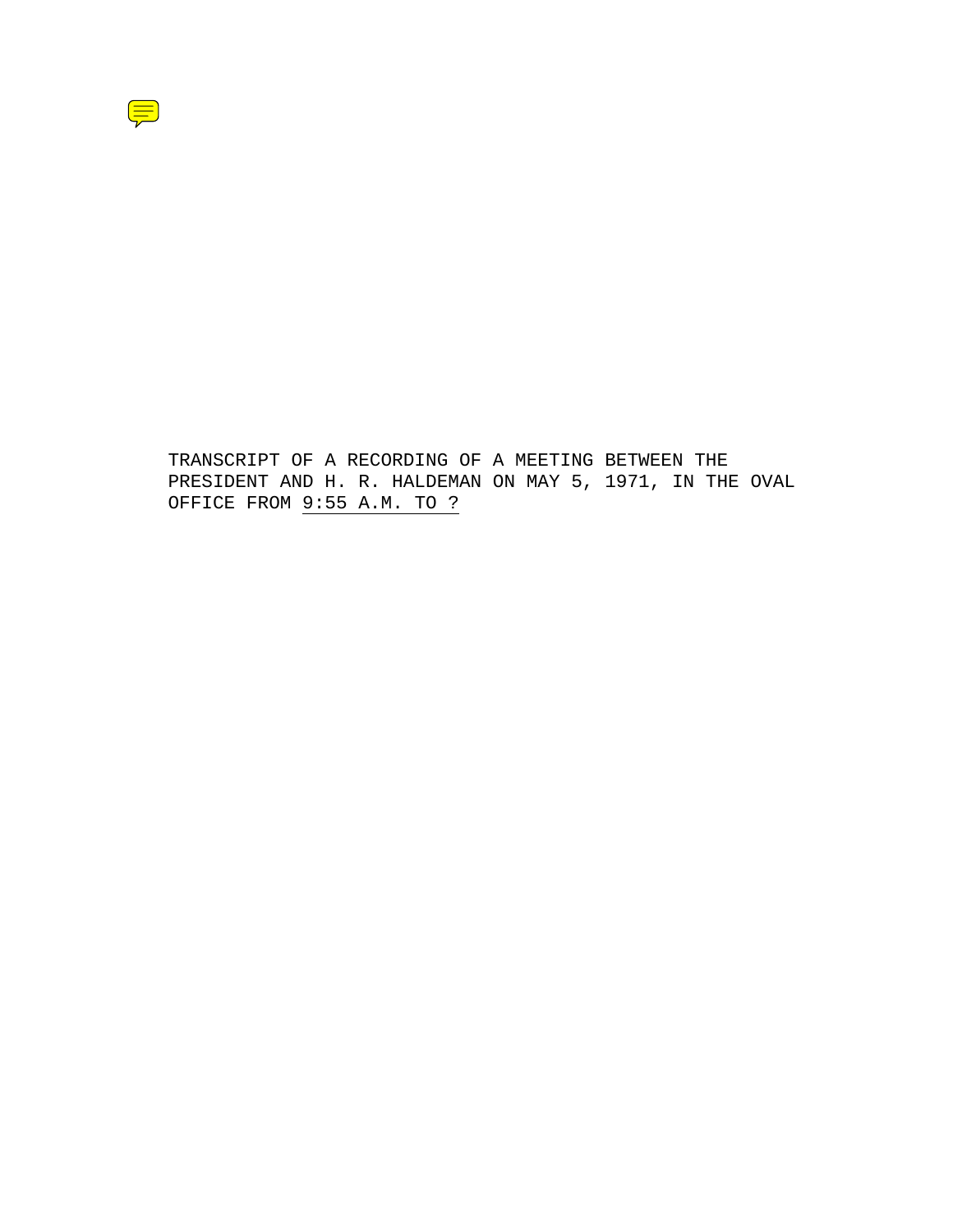Music

- HALDEMAN: ... Mitchell in today?
- PRESIDENT: Picked up them all right.
- HALDEMAN: Yesterday.
- PRESIDENT: How's he's do -- great? What was the situation today? Did they have any more actions?
- HALDEMAN: Uh, there's gonna be a, they're going to...
- PRESIDENT: March on the Capitol?
- HALDEMAN: Uh,...be at the Congress at noon when the thing...
- PRESIDENT: (Unintelligible)
- HALDEMAN: Well, that's the plan, uh, whether they do it never can quite sure. But they, they've followed the plan pretty much up to now4 It's (tape noise) the theory is they're gonna...
- PRESIDENT: Demonstrate up there, at the Capitol?
- HALDEMAN: From twelve noon until the People's Peace Treaty is signed, you see, they're demanding that the Congress sign this, This is this peace treaty that they've signed with North Vietnam. (Laughs)
- PRESIDENT: Hmm. (Tape Noise)
- HALDEMAN: They've got no (tape noise) special permit. Best estimate is 2,000 demonstrators. Trouble very likely.
- PRESIDENT: Good.
- HALDEMAN: They've planned two meetings tonight to plan demon...
- PRESIDENT: That was last night.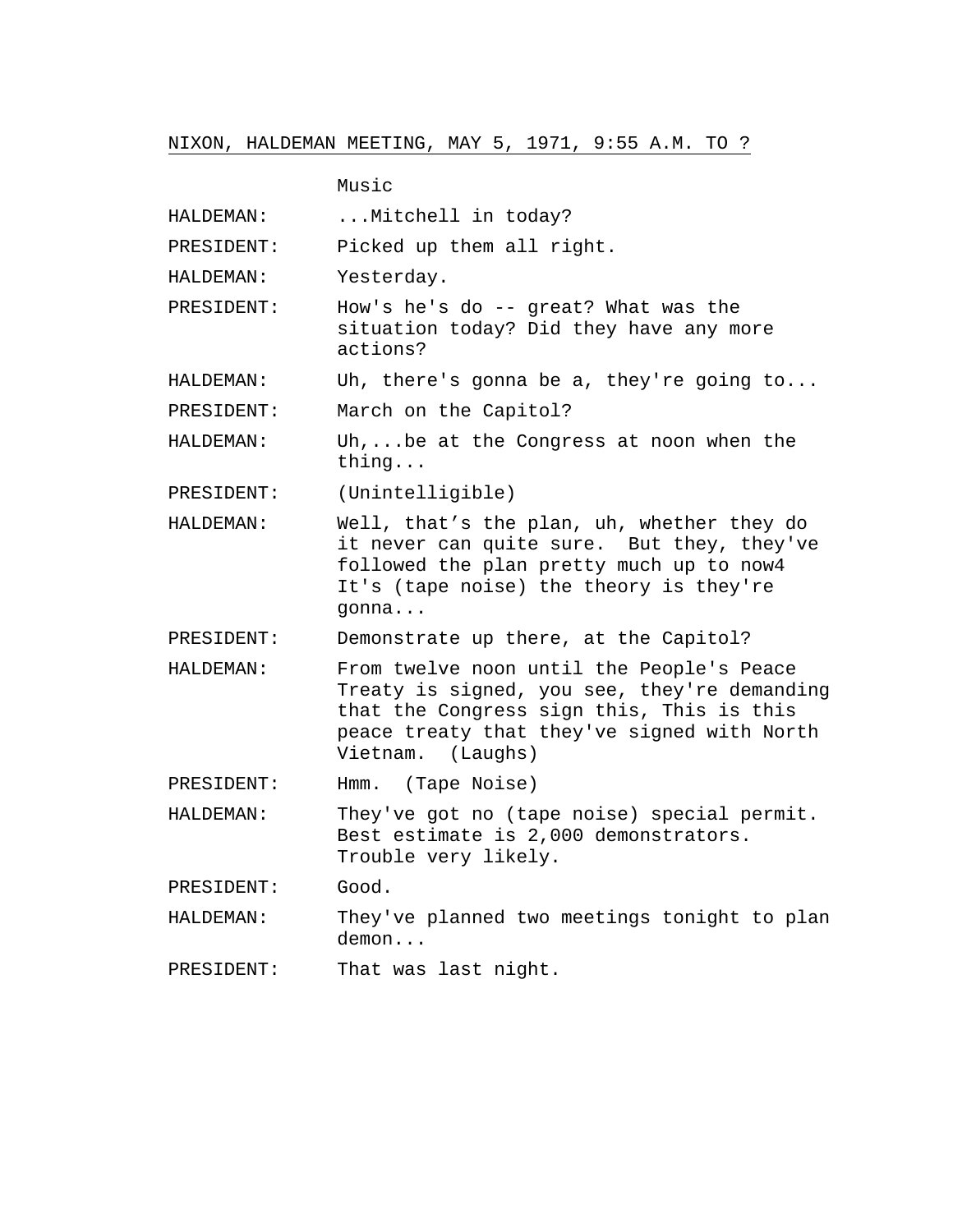- HALDEMAN: ...to plan demonstration activities. We don't, I haven't had a late reading on, on that. (Tape Noise) They just granted the federal employees' permit, after all. They're, before they'd left the stand they couldn't get a base for an injunction apparently, so they didn't get...
- PRESIDENT: All right.
- HALDEMAN: ...one. So...

PRESIDENT: (Unintelligible) out here today?

- HALDEMAN: ...that's -- in and out here today. There'll also be the students of Shelton College...
- PRESIDENT: Where the hell is that?
- HALDEMAN: ...on the, on the sidewalk in front of the White House. It's in New Jersey. They're then demonstrating in favor of the war. Heh. They're gonna, heh, they're gonna be on our side of the street and the other people are gonna be in the park.
- PRESIDENT: That's fine. Probably a new college of some sort.
- HALDEMAN: It's -- I'm afraid it has somethin' to do with Carl McIntyre.
- PRESIDENT: Oh, be suspicious, yeah.
- HALDEMAN: Yeah, McIntyre's having a victory thing next Saturday. Sunday. This coming Sunday. Victory by the Fourth of July. It's, it's a...
- PRESIDENT: Can we get in there with those Government employees. Is there anyway to?
- HALDEMAN: I guess you can't.
- PRESIDENT: I'd sure get a lot of pictures and everything.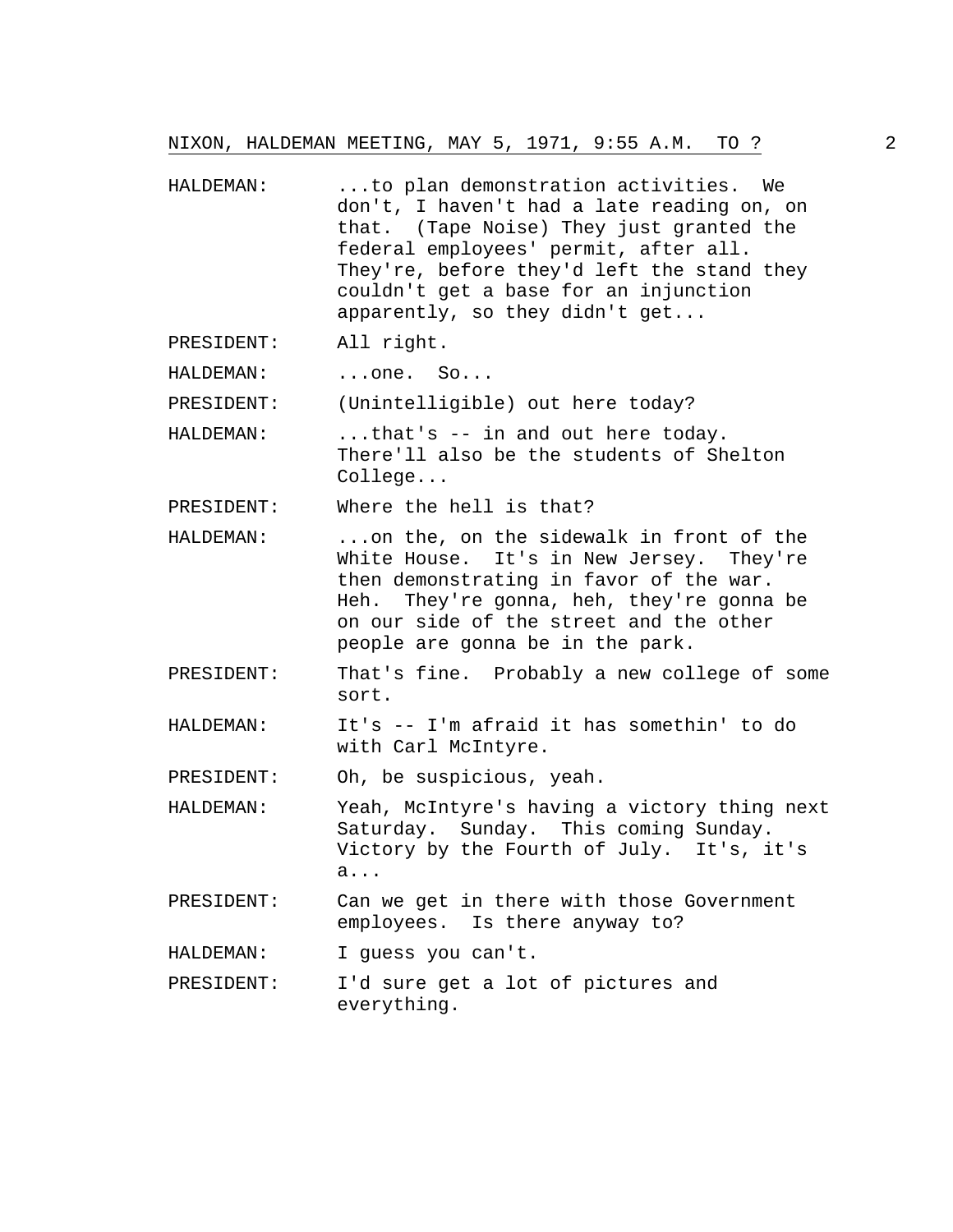HALDEMAN: Sure, are.

PRESIDENT: You know, just get guys with, with news cam --, news things, so that they don't...

- HALDEMAN: No, they have a plan to do anything (tape noise).
- PRESIDENT: We sure have good intelligence, don't we?

HALDEMAN: Heh, heh.

PRESIDENT: (Tape Noise) Don't know, don't know what's been happenin'.

HALDEMAN: They, can, uh, picked up...

PRESIDENT: (Unintelligible)

- HALDEMAN: ...in a sweep yesterday, they arrested Abbie Hoffman. They got Dr. Spock, as you know, the day before. They got Al Hubbard, the, uh, veterans' guy that, that had...pos - the black who had posed as a...
- PRESIDENT: Yeah.

HALDEMAN: ...Army, as an Air Force captain and then turns out not to have been a captain.

PRESIDENT: Sargeant is he a, is he one of 'em?

HALDEMAN: He -- they arrested him.

PRESIDENT: I'll be damned.

HALDEMAN: So they scooped up, they, they got all these people in these nets, you know. Th-th-they'd taken one in a fish net. They also discovered, much to their horror, they got two or three Washington Star reporters and a couple of Life reporters.

PRESIDENT: And the Washington Post reporter I noticed has wrote an article this morning.

HALDEMAN: Well...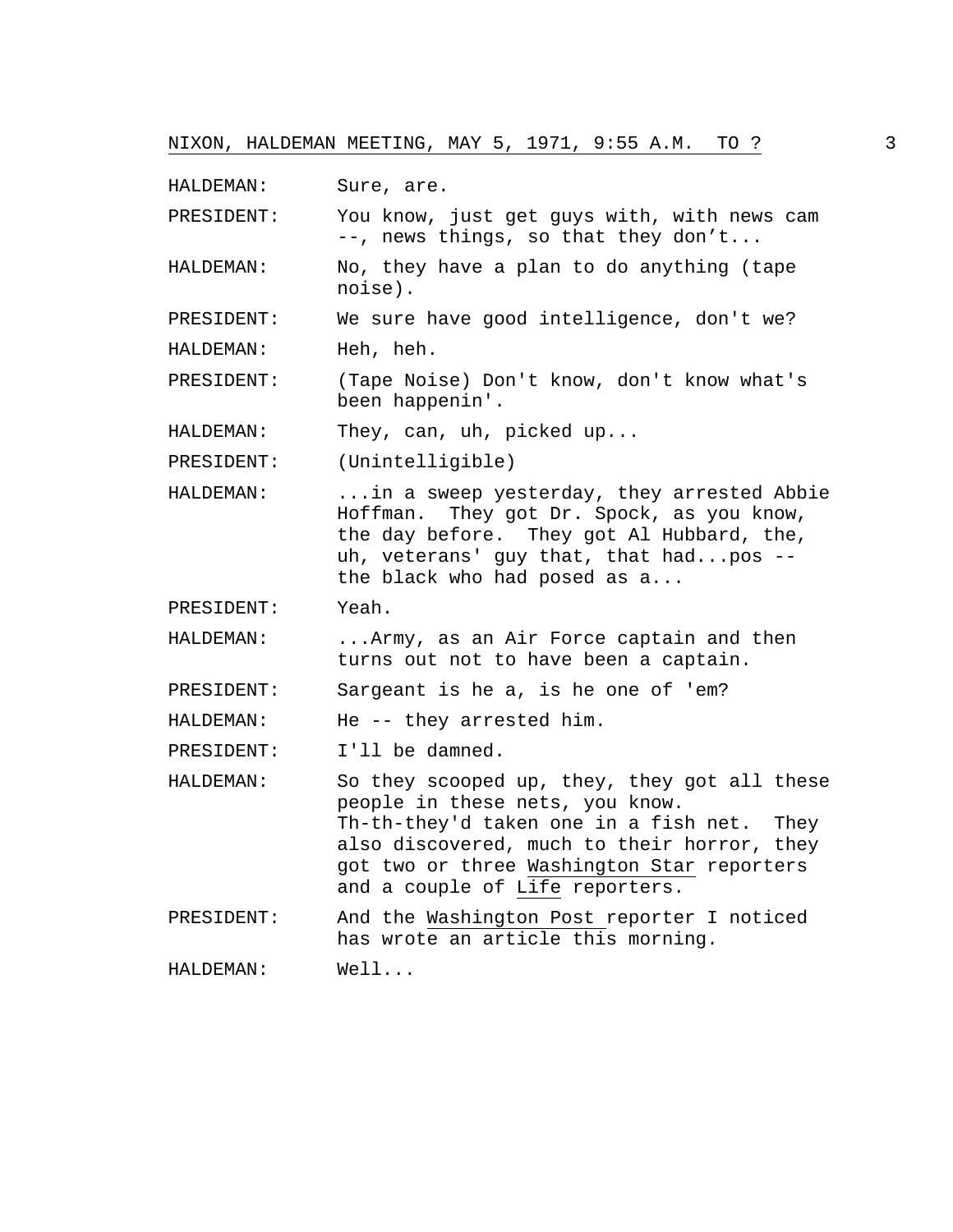PRESIDENT: They let 'em out. In case...

HALDEMAN: Oh yeah.

PRESIDENT: Let out. Check that.

- HALDEMAN: Well, the Life reporter, Life reporters didn't go out. They were delighted & be in. I think there's a Life photographer in there, too. So they're getting a lot of pictures (tape noise) instance, well, we had a big -- did you read about the nude dance. That was one the big things in the stockade is that a lot men and women took off all their clothes and did a, did a, uh, some sortta (tape noise) operation.
- PRESIDENT: Well, the reporters certainly -- they've lot to damned well understand that if they're in there and they're told to move and don't, they're gonna get picked up too.

HALDEMAN: That's the sce-...

PRESIDENT: I noticed the Post is, is screamin' about it. Nicolas Von Hoffman, the nut.

HALDEMAN: Oh, I know.

PRESIDENT: Jesus Christ. Why do they carry that son-of a-bitch?

HALDEMAN: Well now, because he says the kind of things they like to say. He says it with total irresponsibility.

PRESIDENT: That's right. They had a reporter in here said he was a Vietnam Marine veteran, an associate editor of the society page of the damned thing.

HALDEMAN: Is that right.

PRESIDENT: (Tape Noise) They had him all over the place.

HALDEMAN: But...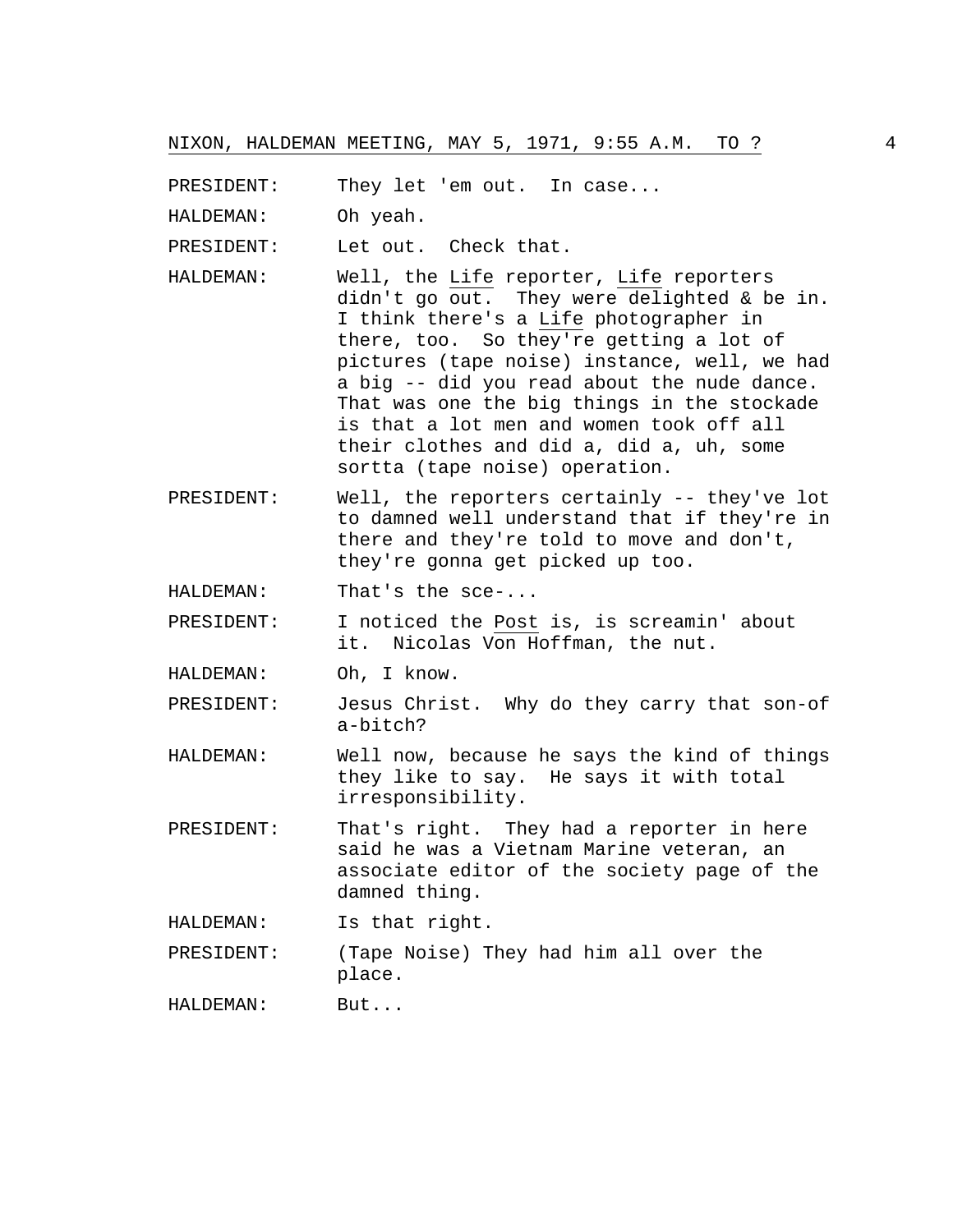PRESIDENT: They let him out just as soon as they found out who they were, right?

HALDEMAN: Should have missed (tape noise).

- PRESIDENT: (Tape Noise) The whole business about repression and so forth, don't you think it's, on that side -- inci-incidentally, has anybody thought, you know, I, I, I mean it may be that you guys went ahead (unintelligible), maybe it occurred to you that, to, to put same of these guys in sp- why doesn't somebody introduce a resolution. If you can't get a resolution, perhaps circularize a letter supporting the President on the handling of the demonstrations. You know we -- or something like that. Or if you want to, praising the chief of police, or praising the Attorney General. See what I mean? Couldn't you (unintelligible) -- have any speeches been made yet supporting us or on this, uh?...
- HALDEMAN: Yeah. (Tape Noise) The speeches don't do any damn...
- PRESIDENT: (Unintelligible) do

HALDEMAN: No.

PRESIDENT: Maybe a resolution.

HALDEMAN: A resolution or a letter might.

PRESIDENT: Maybe, maybe it isn't worth the bother. I just thought that it might,...

HALDEMAN: ...It might get them thinking about it.

PRESIDENT: That's my point.

HALDEMAN: Right.

PRESIDENT: I think really that--...

HALDEMAN: Even Sam Ervin got up and went, went through a big pretension of praising the, the, the whole operation, Justice, the Administration, the police. Everybody heard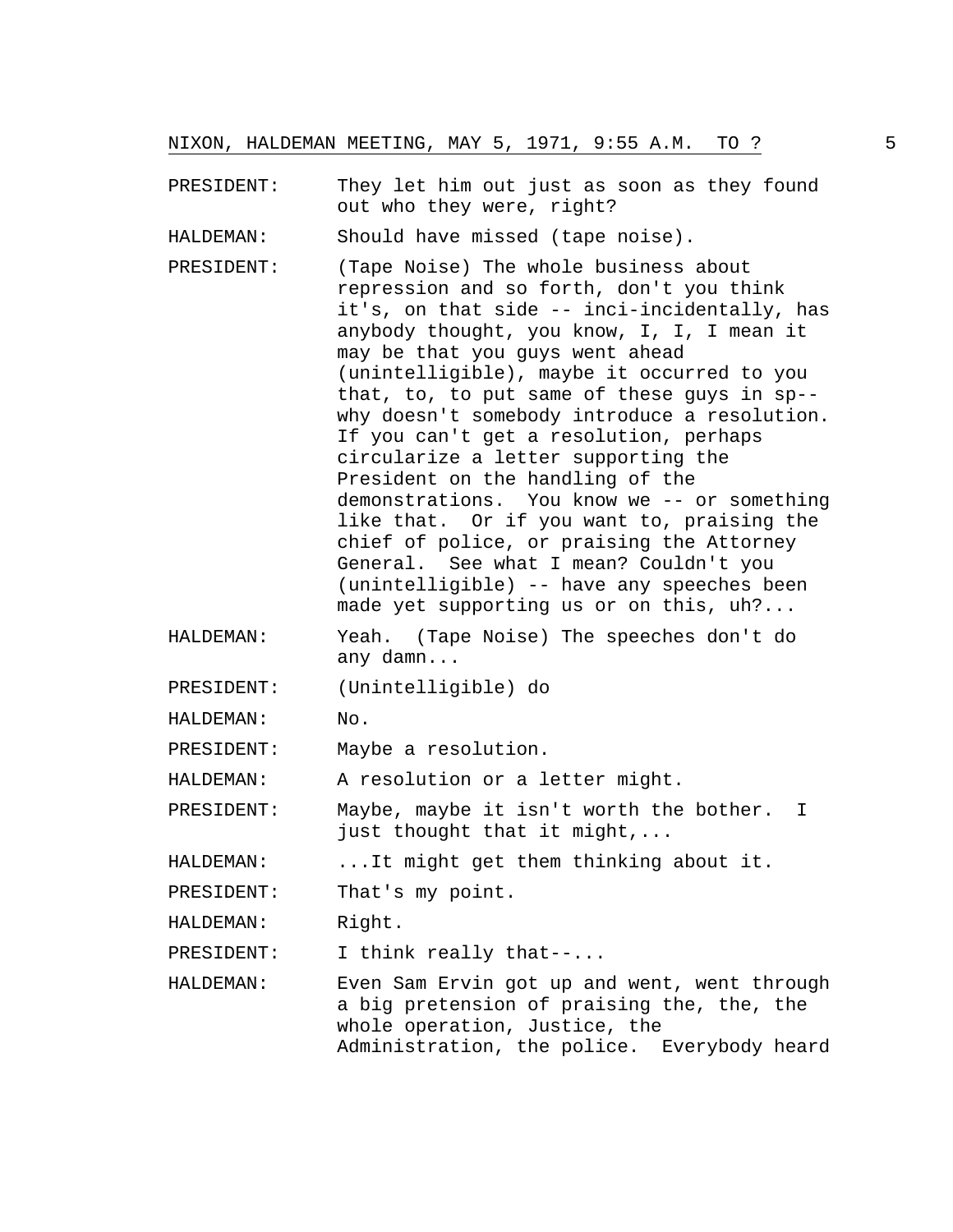PRESIDENT: That right?

HALDEMAN: Yeah, he's the great defender of constitutional liberties and all...

PRESIDENT: Yeah.

HALDEMAN: ...that stuff.

PRESIDENT: Wh -- what'd he praise?

HALDEMAN: The handling of the demonstration overall, the whole, you, you know, there was a very (tape noise) it was a sweeping praise type.

PRESIDENT: Yeah. Well,

HALDEMAN: It all went

PRESIDENT: One thing we, uh, one thing I was gonna say, th-th-thth, Pat went down to the Senate wives and (tape noise) ate at a luncheon and she said they were all (tape noise) on our,side, left and right. She said Mrs. Ervin, Mrs. Stennis came through the line and she said, ''You know, the President has saved our country.''

HALDEMAN: (Unintelligible)

PRESIDENT: They really think this is good. I mean, we may have more goin' for us than we think here, Bob. Yah. We shouldn't be frightened about it. That's my point. Let me put it this way, let me put it this way: I know, I know what it is that you're gonna run into on this. You're gonna run into people that -- the overreaction thing and all that sort of thing. My point, you're gonna get accustomed to that. No way that you're gonna avoid it.

HALDEMAN: That's right.

PRESIDENT: So therefore, play it hard. Play it responsibly, but play it hard and don't back off from it.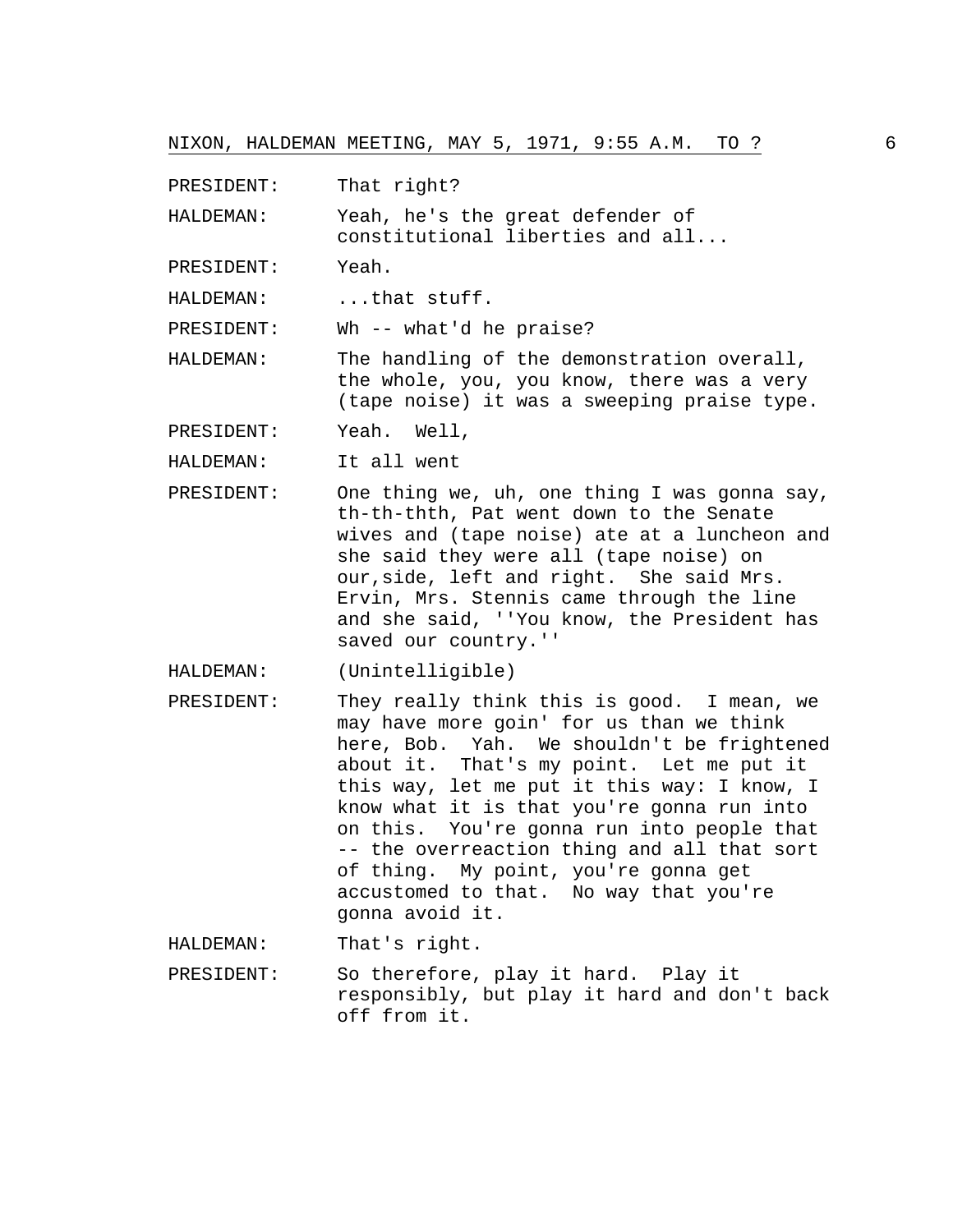Now, they can -- you see, they're all, they'll all think back to the San Jose thing, you know, and forgetting that San Jose was fine except for the God damned silly speech, you know. Covering that getaway from it, we got out (unintelligible) home free. We had it all on our side.

- HALDEMAN: Nobody's raised that analogy and I think -there's been no...
- PRESIDENT: Well.

HALDEMAN: ...thought of backing off.

PRESIDENT: Don't back.

HALDEMAN: It's been all, the whole line has been...

PRESIDENT: ...firm.

HALDEMAN: Stay firm.

PRESIDENT: Stay firm and get credit for it. That's my point. See, I don't want to make an accident out of it. I don't want to be doing on the basis, well, we're sorta sitting here embattled and doing the best we can. I think the idea here is to lead a noble -- you see maybe, you, it may be that we're setting an example, Bob, for, uh, for universities, for other cities, and so forth and so on. Right? (Tape Noise) Let 'em look here. These people try somethin', bust 'em. (Unintelligible Noise) general attitude of your people.

HALDEMAN: Yeah.

PRESIDENT: Convinced?

HALDEMAN: I think...

PRESIDENT: ... we ought to go forward.

HALDEMAN: Yeah. We, we stay with that all the way. There's no--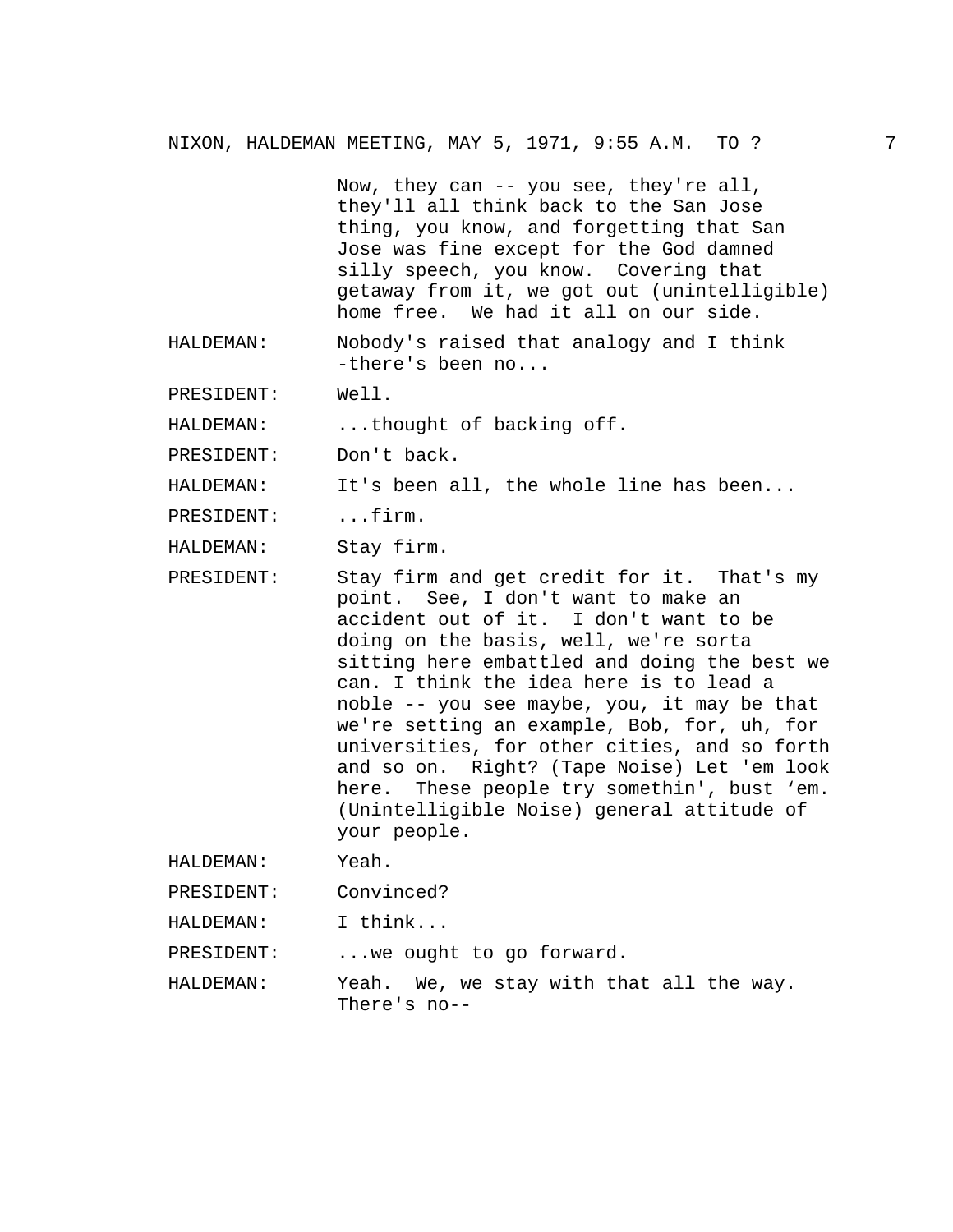- PRESIDENT: In other words, let's be proud of what we're doing, not that we're--I think Ziegler is 'cause I...
- HALDEMAN: I think there're sane folks out there to tear down the Vietcong flags today.

PRESIDENT: Good.

- HALDEMAN: There'll be some confrontation on that in the, in the Hill thing. That's, we're, we're trying for that. Would be good. And, uh, (tape noise) of the Vietcong flags. There's been some play. Newsweek ran some big color stuff. I think they, I don't think realized that they were...
- PRESIDENT: Yeah.
- HALDEMAN: ...doing them a disservice because I think the Newsweek coverage hurt the demonstra- we have them--, cause they showed this guerilla theatre, stuff with their faces all painted up and, and Vietcong flags and this kinda thing in color. Uh, very vivid color pictures.

PRESIDENT: Um-hmm.

HALDEMAN: So...

PRESIDENT: Hmm. You have 'em on that (unintelligible)?

HALDEMAN: Yeah, (unintelligible) Uh,...

PRESIDENT: (Tape noise) take a look. (Unintelligible, tape noise)

- HALDEMAN: That was the first of last week's stuff. We don't have any this week, uh.
- PRESIDENT: Don't you think they'll have quite a bit this week too?

HALDEMAN: Oh sure. They'll have to.

PRESIDENT: Even though it came out...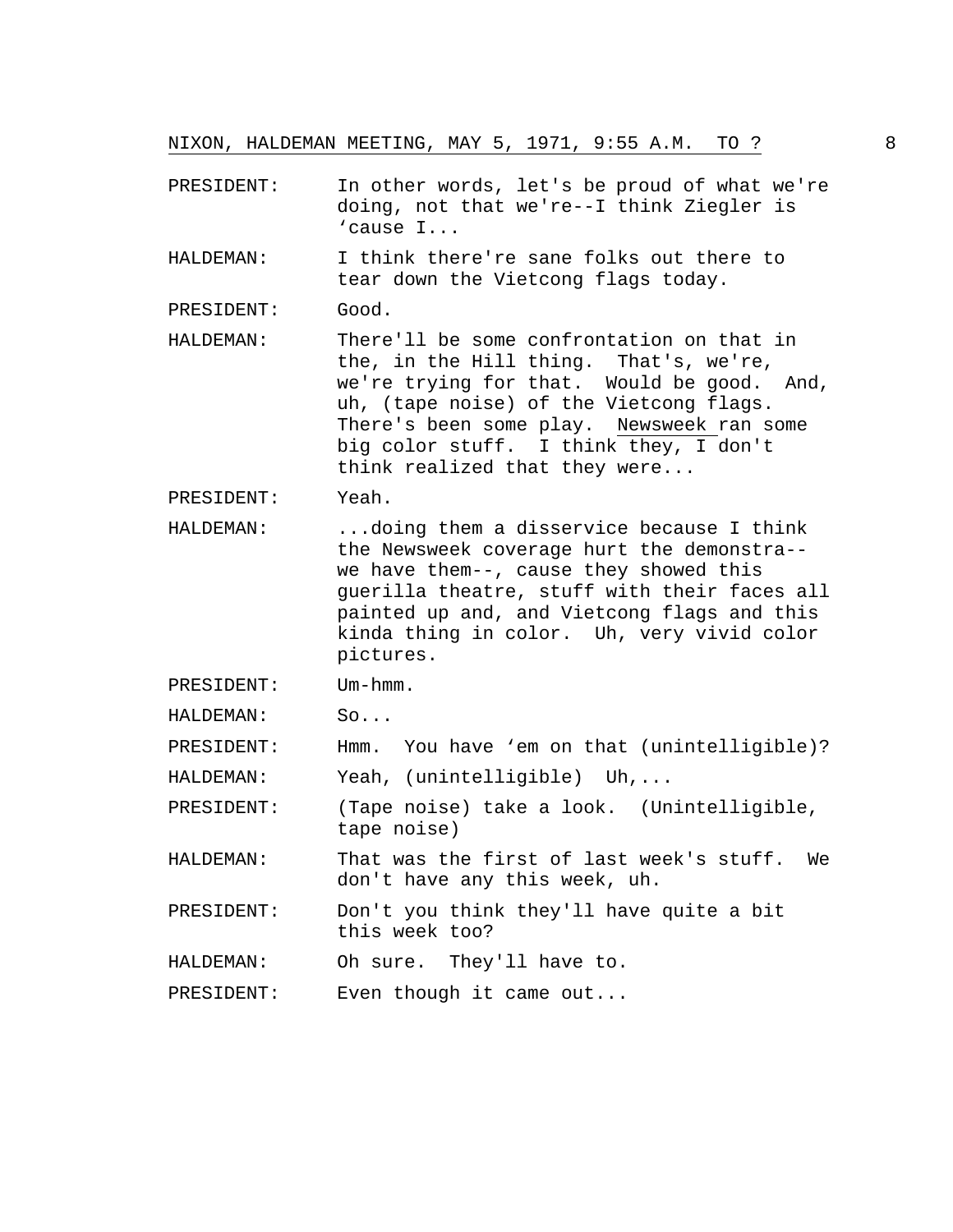- HALDEMAN: I would guess th-th-th, what Time, Newsweek covers this week would probably be Chief Wilson. (Tape Noise) Unless somethin' happens the latter part the week, some new story, but, uh, they have to go pretty much with what's in by Wednesday. (unintelligible, tape noise) decision and I would think that might be the, might be the story. Maybe not.
- PRESIDENT: (Tape noise, Unintelligible) an awfully good job.

[Pause. Tape Noise]

HALDEMAN: Heh-heh. Damn Colson thing.

- PRESIDENT: He do something else?
- HALDEMAN: Yeah. Uh, Muskie sent those oranges down to the veterans in the, the group on Saturday I mean.
- PRESIDENT: Yeah.

HALDEMAN: He didn't, he didn't go down himself, but he's sent oranges.

PRESIDENT: Colson ordered some oranges for him?

HALDEMAN: Colson sent oranges dowwn yesterday.

(Laughter)

HALDEMAN: (Laughing) From Muskie.

PRESIDENT: Is it out?

HALDEMAN: I don't know whether it's out yet or not. They'll get it out.

(Laughter)

PRESIDENT: (Laughing) He just ordered 'em.

HALDEMAN: (Laughing) Yeah. He's got an awful lot of cases of oranges at the-- I don't know how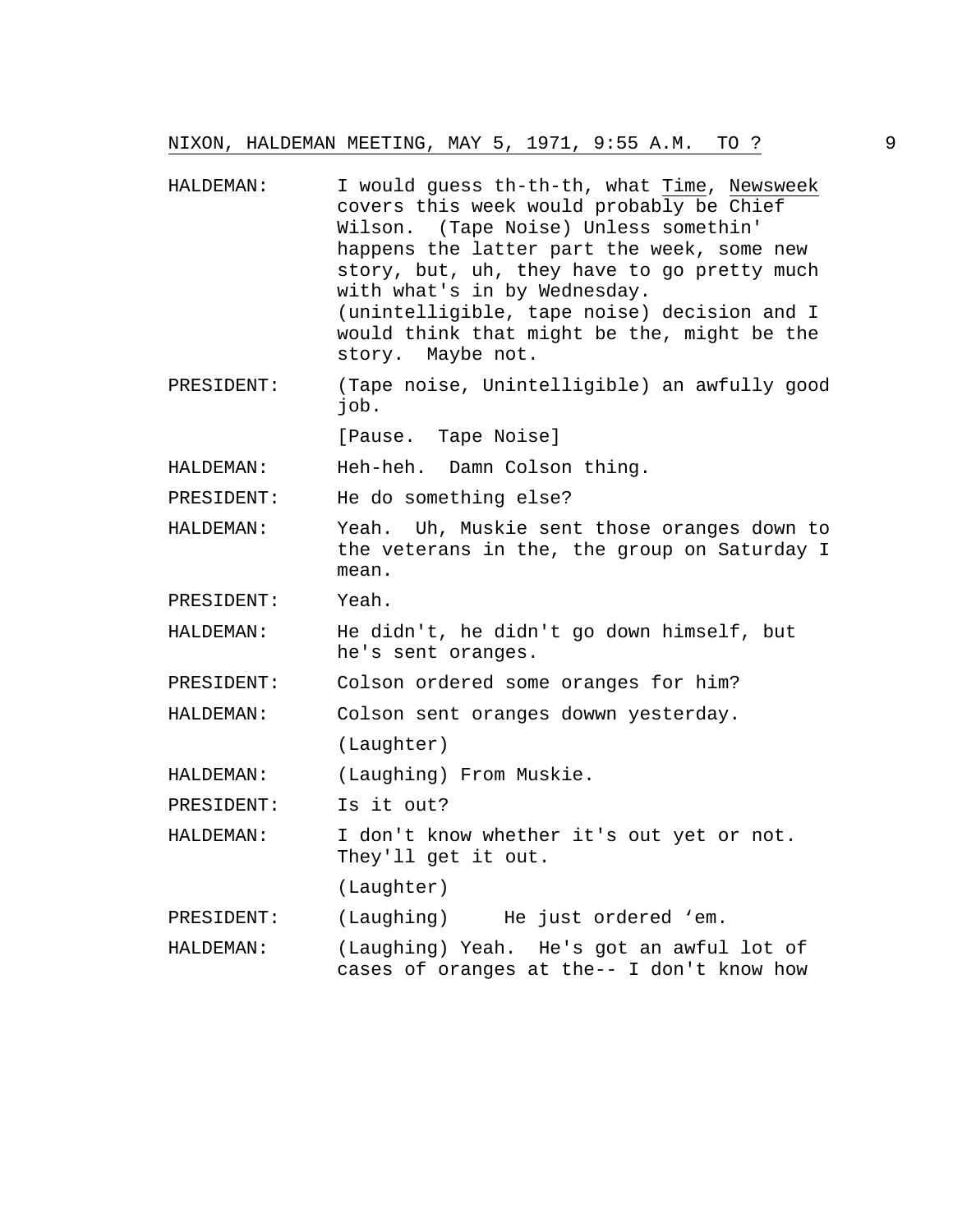HALDEMAN: the hell he does that stuff, but he-

- (Continued) it's good, you know, he's been around the District here so long, he has a lot of contacts and, he, he, as a local guy he can get stuff done here, but -- and he's got no -- and he's -- gonna get caught at some of these things.
- PRESIDENT: (Unintelligible) admit it.

HALDEMAN: Well he has, he has been caught.

PRESIDENT: It's all right?

- HALDEMAN: But, he's, he's got a lot done that he hasn't been caught at and, uh, he, he gets those guys, you know, something like that going. (Tape Noise) of course this is uh - we got some stuff that he doesn't know anything about too through, uh,...
- PRESIDENT: Huston?
- HALDEMAN: No, through Chapin's crew and, and Ron Walker and the advance men we got, we got, uh, -- see our plant's in the,...
- PRESIDENT: What do you do?

HALDEMAN: ...in the(unintell.),...

PRESIDENT: (Unintelligible)?

HALDEMAN: ...and some of our – guess you've gotta- what we've got is a, is a guy that nobody, none of us knows except Dwight -

PRESIDENT: Um-hum.

HALDEMAN: Who is a, uh, and, and, who is just completely removed. There's no contact at all. Who has a mobilized a crew of about -- I don't what it is. He's, he's starting to build it now. We're gonna use it for the campaign next year.

PRESIDENT: (Unintelligible)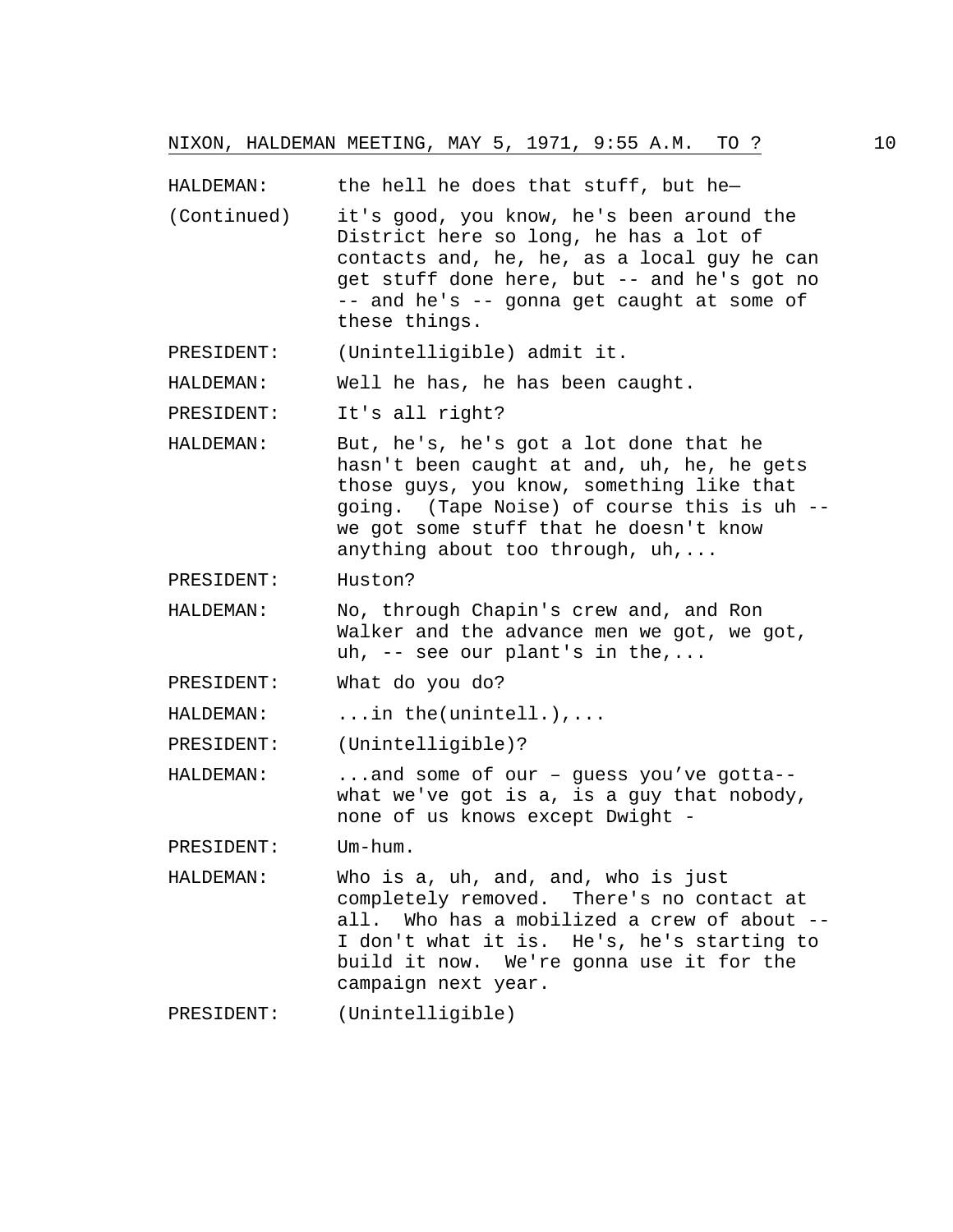HALDEMAN: Yeah.

PRESIDENT: Are they really any good?

HALDEMAN: In fact this guy's a real conspirator-type who, who can sorta...

PRESIDENT: Like Huston then?

HALDEMAN: Thug type guy, no, his, he's a stronger guy than Huston. Huston is a, is a stay in back room.

PRESIDENT: Yeah.

HALDEMAN: This is the kinda guy can get out and tear things up.

- PRESIDENT: What do they, what do they do with, uh, do they just uh,...
- HALDEMAN: They get in and--they were the ones that did the, the Nixon signs, for instance, when Muskie was in New Hampshire.
- PRESIDENT: Oh did they?

HALDEMAN: And, uh...

PRESIDENT: Everybody thought that was great.

HALDEMAN: They, you know -- things of that sort. They, there some of that, and then they're, they're the, they're gonna stir up some of this Vietcong flag business as Colson's gonna do it through hardhats and legionnaires. What Colson's gonna do on it, and what I suggested he do, and I think that they can get a, away with this, do it with the Teamsters. Just ask them to dig up those, their eight thugs.

PRESIDENT: Yeah.

HALDEMAN Just call, call, uh, what's his name.

PRESIDENT: Fitzsimmons.

HALDEMAN: Is trying to get -- play our game anyway. Is just, just tell Fitzsimmons...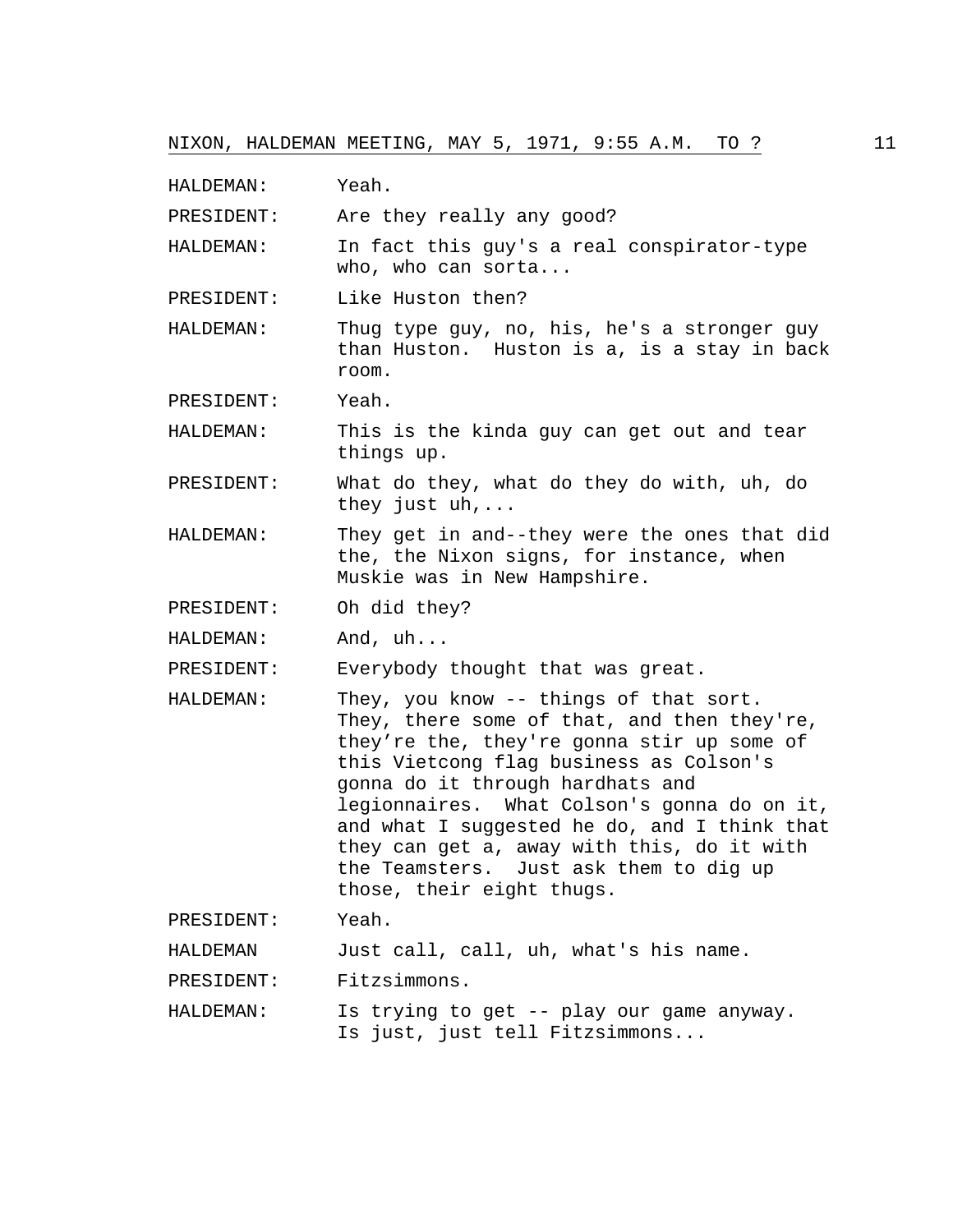- PRESIDENT: They, they've got guys who'll go in and knock their heads off.
- HALDEMAN: Sure. Murderers. Guys that really, you know, that's what they really do. Like the Steelworkers have and -- except we can't deal with the Steelworkers at the moment.
- PRESIDENT: No.
- HALDEMAN: We can deal with the Teamsters. And they-, you know,...
- PRESIDENT: Yeah.
- HALDEMAN: ...it's the regular strikebusters-types and all that and they (tape noise) types and this and then they're gonna beat the shit out of some of these people. And, uh, and hope they really hurt 'em. You know, I mean go in with some real -- and smash some noses. (Tape Noise) some pretty good fights.
- PRESIDENT: I take it you can (unintelligible) picture of the guy in the Post that the reporter (tape noise, unintelligible) back injured and all.
- HALDEMAN: I didn't see that. I must admit Buchanan said in his summary -- it's obvious the Post is going for a Pulitzer prize on their coverage of the thing or something because they're just spilling it...

PRESIDENT: Yeah.

- HALDEMAN: ...by the ton with all these (tape noise) picture stories and everything else.
- PRESIDENT: (Tape Noise) just don't want to overplay it. They'll just get, the country'll just-get a belly full of these people.

HALDEMAN: (Tape Noise) yeah.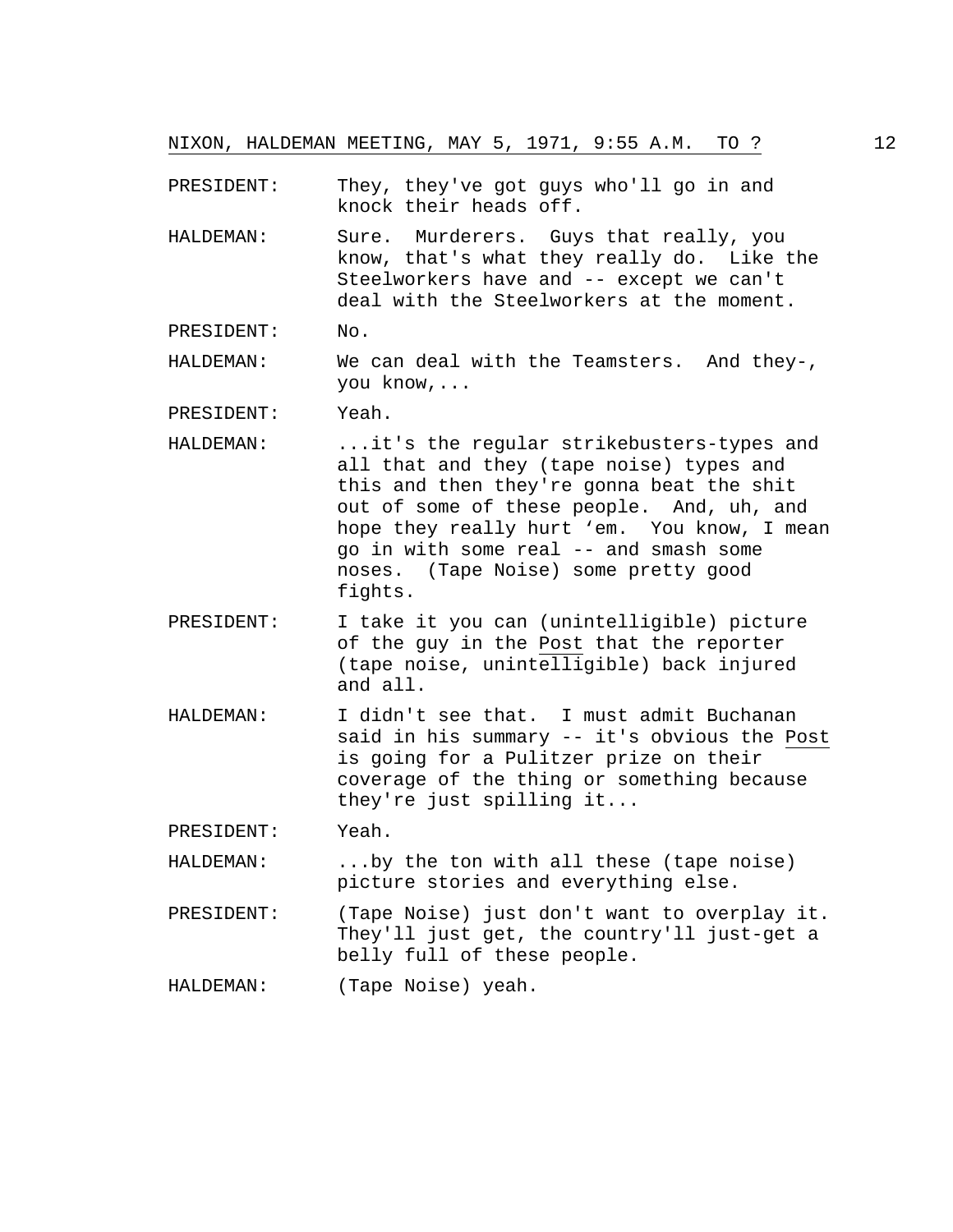- PRESIDENT: (Tape Noise) How did it handle it last night?
- HALDEMAN: (Tape Noise) had, had some good footage of the big mob out on the Justice Department thing and, and...
- PRESIDENT: Some close-up?
- HALDEMAN: ...(Tape Noise, Unintelligible) Fortunately, they're all just really bad lookin' people. There's no, there's no, uh, semblance of respectability.
- PRESIDENT: (Unintelligible) on this. There was some Veterans either.
- HALDEMAN: No. I didn't. There's not. Rennie Davis has, has been spokesman and, and he's as good for us and he's a convicted conspirator and, uh, (tape noise) discredited.
- PRESIDENT: Hmm.
- HALDEMAN: I think getting Abbie Hoffman and, and this John --the other -- they got...
- PRESIDENT: (Unintelligible)
- HALDEMAN: ...another of the Chicago Seven guys. Uh, (tape noise) amounts to anybody, but they got him. But that sorta takes...
- PRESIDENT: Aren't the Chicago Seven all Jews? Davis' a Jew, you know.

HALDEMAN: I don't think Davis is.

PRESIDENT: Hoffman, Hoffman's a Jew.

HALDEMAN: Abbie Hoffman is and that's so

- PRESIDENT: (Tape Noise) John Luzens or Leubens or...
- HALDEMAN: (Unintelligible)
- PRESIDENT: ...the other one they got.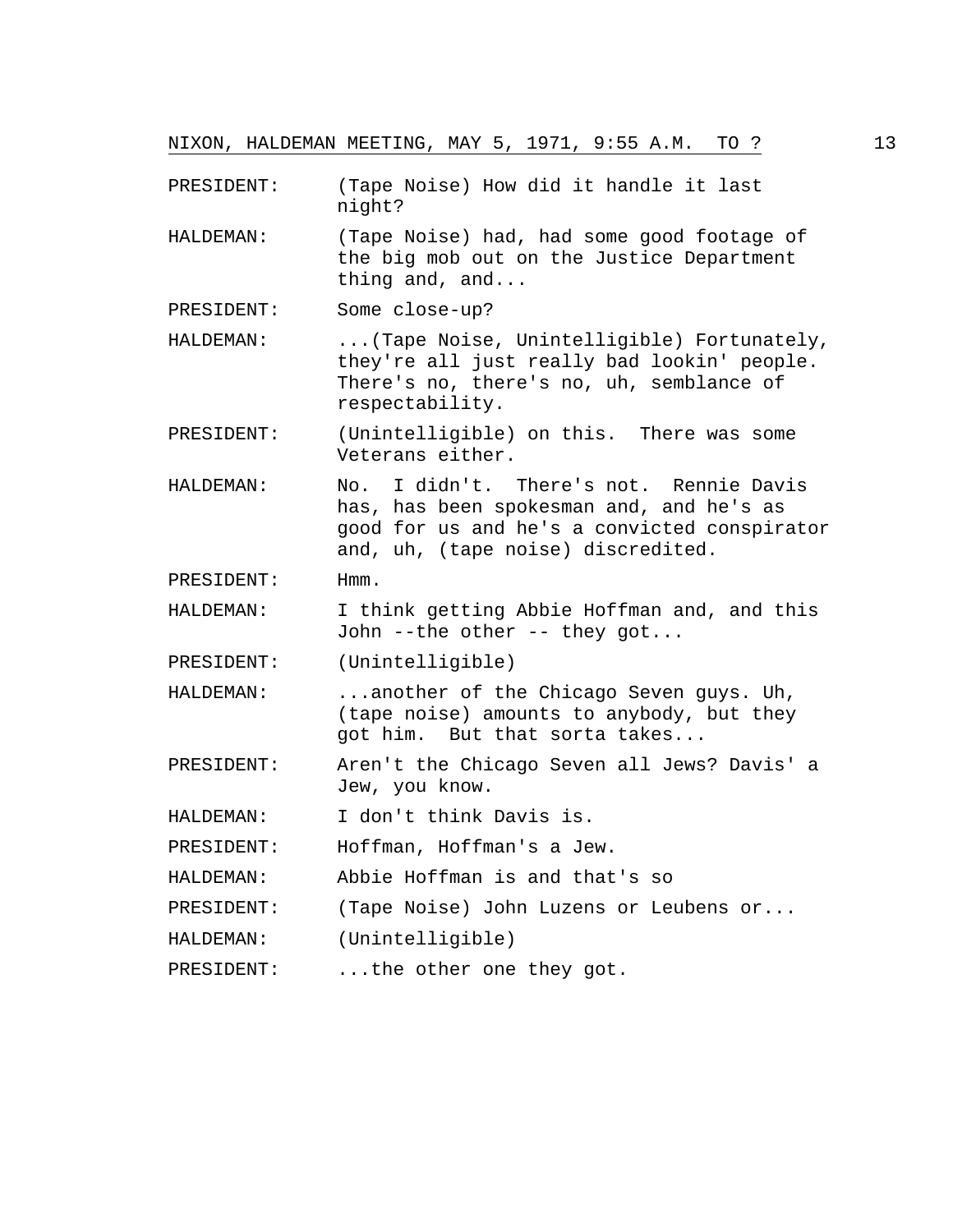HALDEMAN: (Tape Noise) is.

PRESIDENT: About half of these are Jews.

- HALDEMAN: (Tape Noise) they got one shot of a policeman clubbing a guy. (Tape Noise) it doesn't do us any good; but they're, you know, you can't avoid that. They're bound to get one somewhere along the line. Most of it was very much the other way.
- PRESIDENT: (Tape Noise) inevitable, Bob. How the hell do you expect the poor God damned policemen-
- HALDEMAN: They've got to do it and I think people probably recognize that and there wasn't, th-- we don't have the thing like in Chicago, if you remember...
- PRESIDENT: Hmm.
- HALDEMAN: ...that it w-; it was a totally different kind of thing. There the policemen were just, they were really ruthless. They had good reason to be.
- PRESIDENT: Sure.

HALDEMAN: But these cops don't come...

PRESIDENT: And even then, and you'd better remember, (unintelligible) the public supported.

HALDEMAN: Then...

PRESIDENT: The public supported. We were, we thought the public was not on their side, the public was on their side.

HALDEMAN: With the cops all the way.

PRESIDENT: You bet your life. And at this time, the public's gonna be on the side of -- I think the speeches Congressmen and Senators give -- well for me, they won't come but for me, but they could come out for Wilson, couldn't they?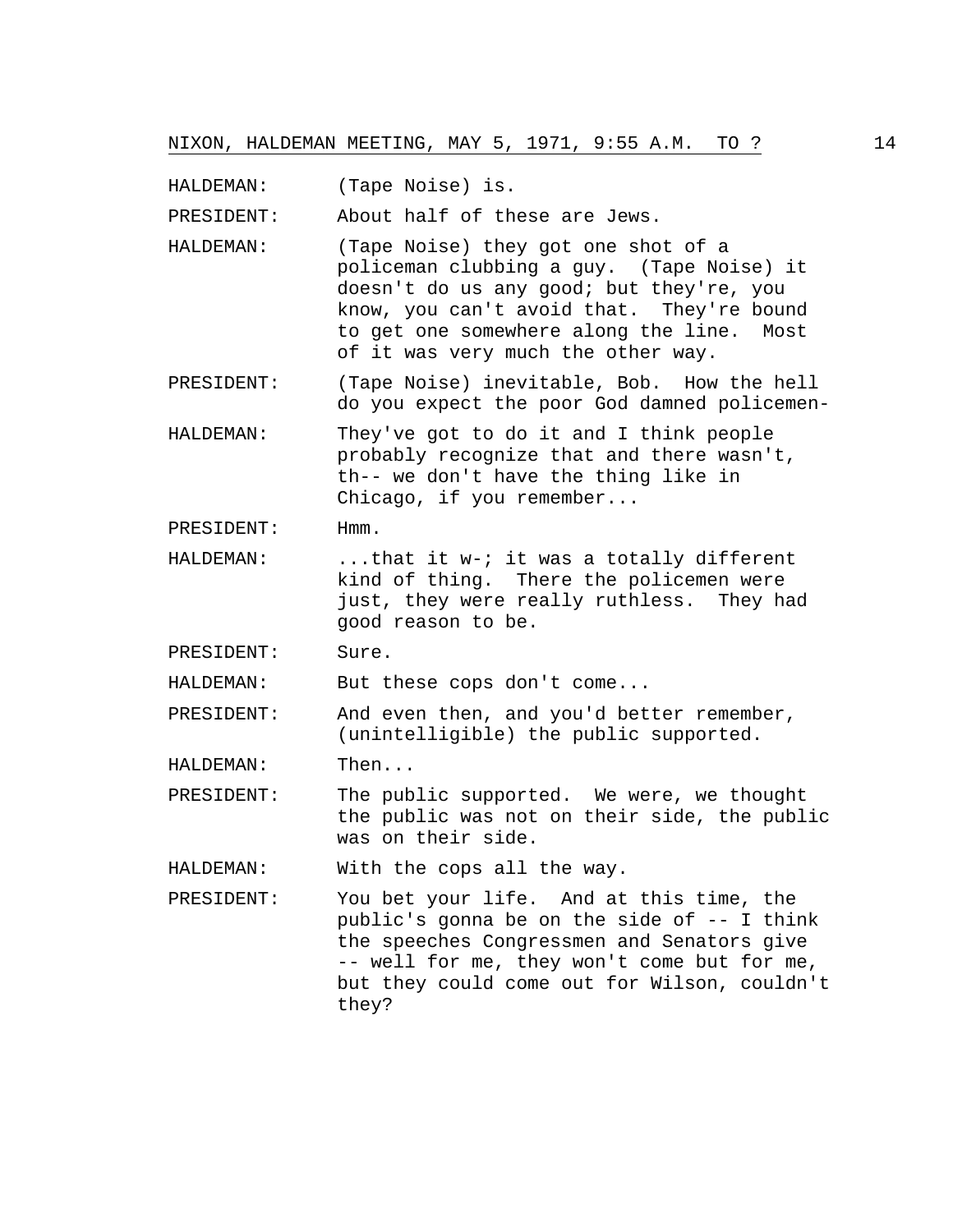HALDEMAN: Yeah.

PRESIDENT: And, uh...

HALDEMAN: I (unintelligible) get 'em, you know, somehow. (Unintelligible)

PRESIDENT: Yeah. Okay.

HALDEMAN: This is the thing on the, uh (tape noise) employees for peace thing. They, uh, (tape noise) over five hundred people on, and, uh; five hundred permits so they've got to do it under law.

PRESIDENT: For five hundred?

HALDEMAN: Yeah. Court (tape noise) can't get an injunction because we have to show that it represents a clear threat to security of the White House.

PRESIDENT: Forget it. Forget it.

HALDEMAN: And this doesn't, so --

PRESIDENT: Just don't pay any attention to that. We can't (unintelligible,.tape noise) I'll be over there. That's no problem. There's one place Chapin screwed (unintelligible) is getting (unintelligible) God damn it if there are any State Department people there. And I bet I -- I'd just like to know. (Unintelligible) if they're HEW, to hell with it, that's all.

- HALDEMAN: What it's generally gonna be is all the activities at HEW (unintelligible) College people are gonna start this Thursday and go through Saturday. So they aren't gonna be out there today.
- PRESIDENT: Oh boy. (Unintelligible) All those preacher types without their (unintelligible).
- HALDEMAN: (Tape Noise) Immediate victory in Vietnam, (tape noise) a military victory in Vietnam.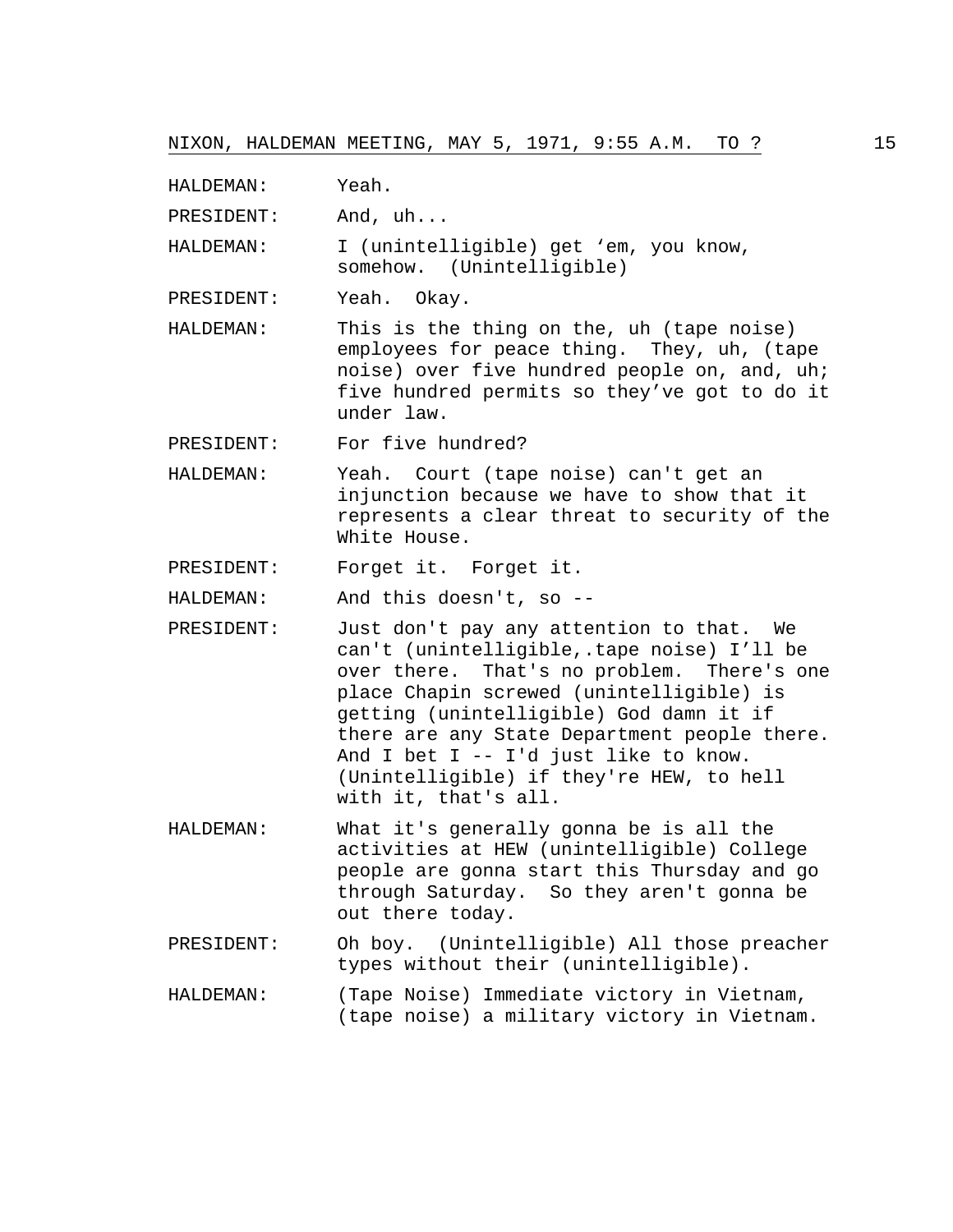(Pause, background noise)

PRESIDENT: (Unintelligible) on Saturdays.

- HALDEMAN: Not really.
- PRESIDENT: No, I mean it changed. I mean the attitudes change. Two weeks ago everybody was worried about the **RESTRICTED-"D"** and so forth and this week they're on the side of the cops. See what I mean? People, people there.
- HALDEMAN: Why...
- PRESIDENT: (Tape noise) They weren't too much on the side of the veterans either.
- HALDEMAN: That same thing as that poll of ours which shows the shift back to 48-40 approval of Vietnam, the President's handling of Vietnam.
- PRESIDENT: Yeah, uh-huh. (Tape noise)
- HALDEMAN: You know, it shifted just the other way, just that week of the veterans'...
- PRESIDENT: That the vets...
- HALDEMAN: ...demonstration.

PRESIDENT: That's, that's awful.

- HALDEMAN: (Tape noise) That's really what happened. It sure shows that, the effect of, uh, of the television barrage and was just all it can be. That's the only way they knew anything...
- PRESIDENT: (Unintelligible)
- HALDEMAN: ...about the vets 'cause the papers didn't give 'em that much, that much of a play outside of, out...
- PRESIDENT: outside of Washington. That's right. That was a hell of a television show.
- HALDEMAN: Yeah. (Tape noise) and that was before, that article was taken before they threw the medals over the fence which was the most effective appearing (tape noise) on T.V.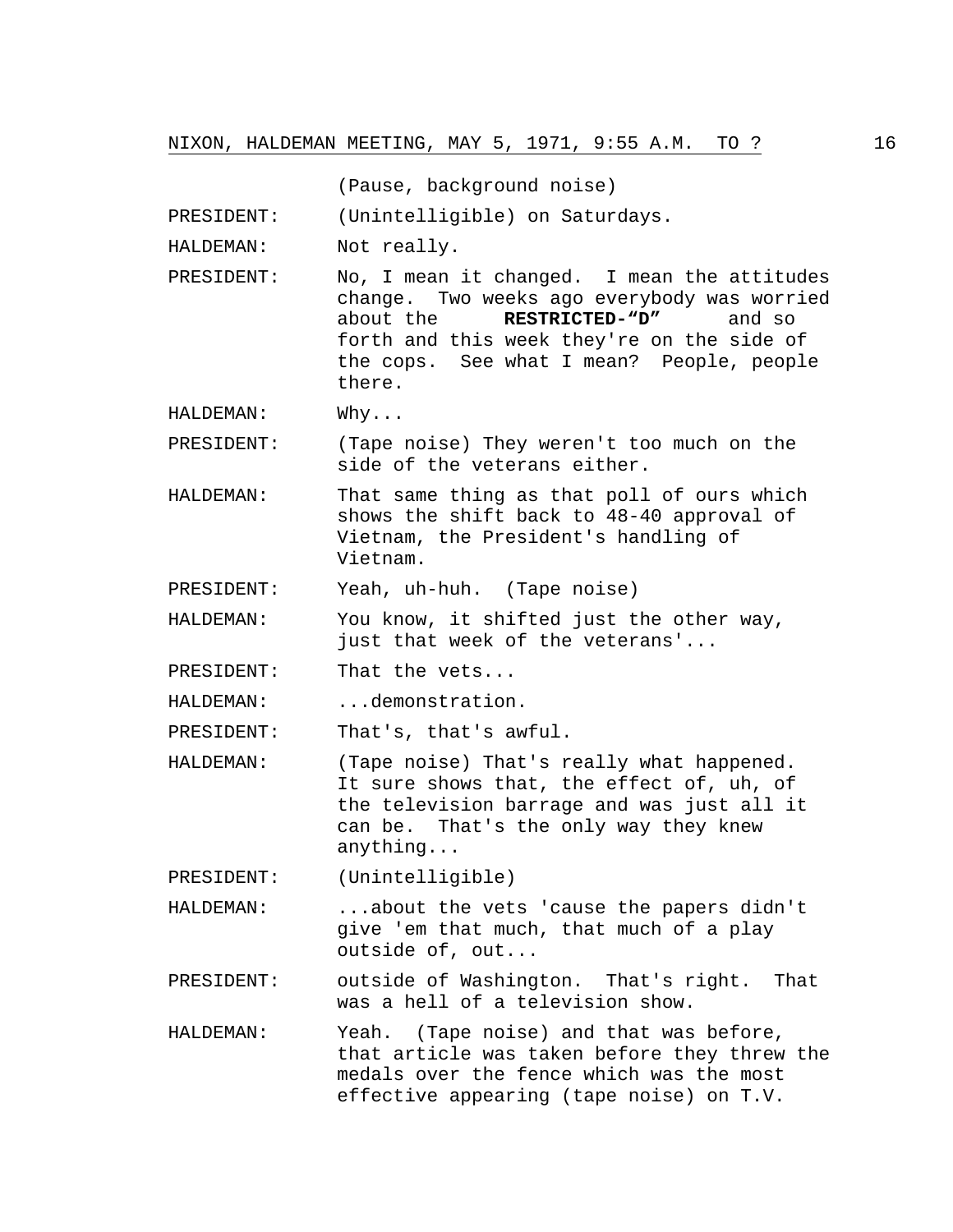- PRESIDENT: (Tape Noise) Oh, yeah. The lunge around the -- the drop. That's right. (Tape Noise, Unintelligible) to show it the day before the medal (unintelligible; tape noise) The poll indicates that was...
- HALDEMAN: Well, our poll indicated they were two-toone against the, the demonstrations before this happens, before any s-s-, of this stuff. (Tape Noise) I think you're gonna have to, have to --it's more than two. It's almost three.
- PRESIDENT: Um-hum.
- HALDEMAN: (Tape Noise) I think more now. (Tape noise; unintelligible)...
- PRESIDENT: Does know anybody gonna be around today. Did you look -- I hope they're keepin' the flags up. (Tape Noise) That ought to be a national -- cause I suggested to the Legion and VFW should have that was a national project. Defend the flags. Anybody that would tear it down -- you know, that's, that's part of their drill anyway. Wouldn't that be a good idea? (Tape Noise; Unintelligible) Just gonna be the end. These people got a flag upside down, you know, burning it and so forth. The hell with it. You let 'em start on that --

HALDEMAN: Um-hum.

PRESIDENT: ...(Tape Noise, Unintelligible)

HALDEMAN: Yeah.

PRESIDENT: (Tape Noise) cool Spring. It's, it's never...

HALDEMAN: It's supposed to warm up now today.

PRESIDENT: Is it?

HALDEMAN: And, uh -- (tape noise) it's up to seventy.

PRESIDENT: I wonder if the Congress, uh, today will really get a belly full of these people.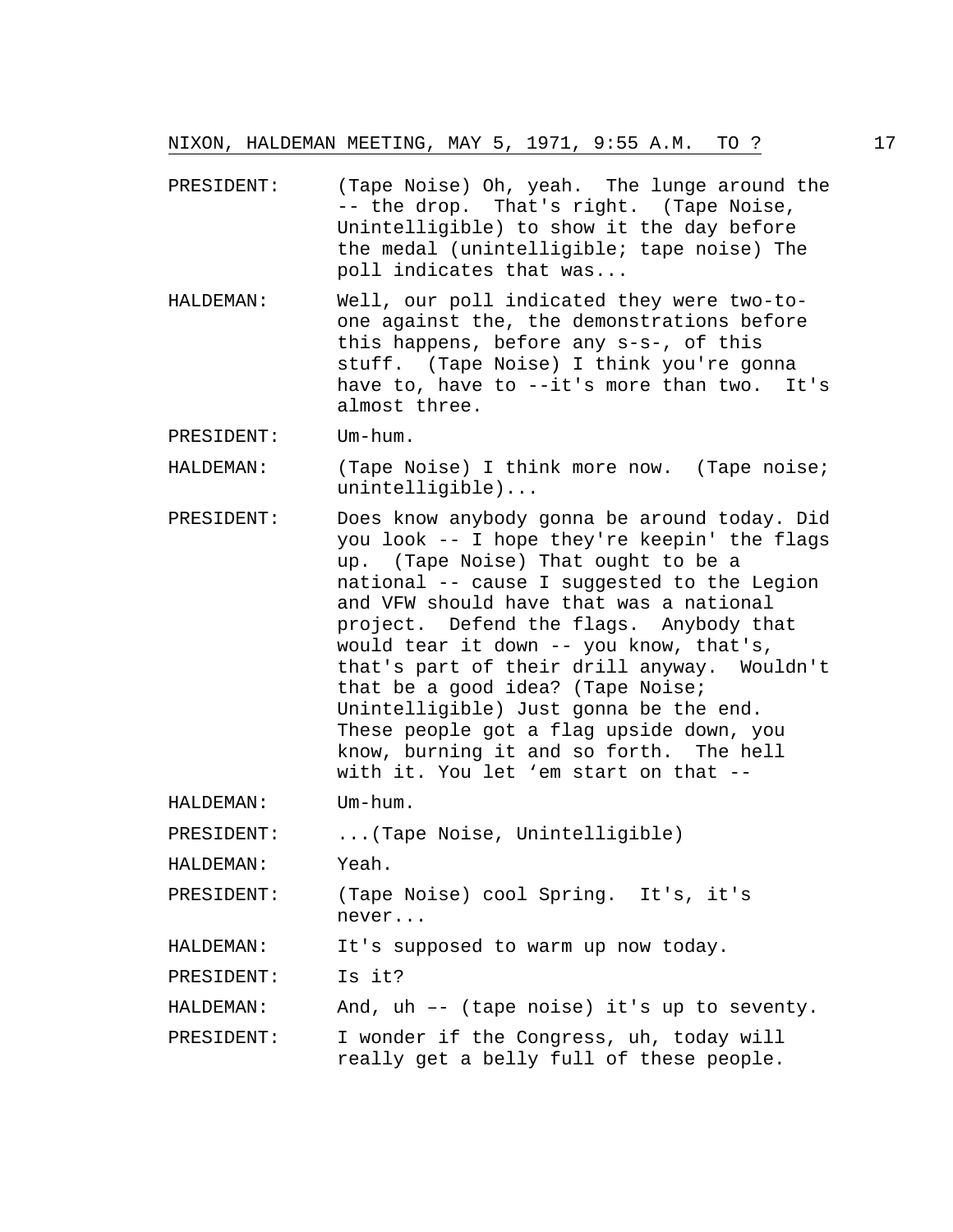HALDEMAN: Well, I hope so.

- PRESIDENT: If they could just move in into the halls of Congress somewhere, have they thought of that.
- HALDEMAN: (Tape Noise) Congressional Police are probably gonna try and -- the Capitol Police will turn 'em over to us (tape noise) know what their plan is, least did as of, first thing this morning.
- PRESIDENT: (Tape Noise) Did that thing about that, that story about the bomb under the bridge ever get out?
- HALDEMAN: It turned out that it wasn't a live bomb, just a fake, (tape noise) went down and tested it and it was no (unintelligible).
- PRESIDENT: Just a fake. (Unintelligible; tape noise)
- HALDEMAN: (Unintelligible, tape noise) see these people run. And they (tape noise) don't even know what they...Really impatient.
- HALDEMAN: On that -- (tape noise) Yeah. Their technique was theoretically non-violent, but transient stuff they don't regard as violent. (Tape Noise) God Almighty.
- PRESIDENT: That's the worst thing I ever heard of. (Tape noises) It's -- he said the Congress is mad again. (Unintelligible) -- well, they're not -- this is really their first run at the Congress en masse. They didn't have a their, th, last week, they just went -- a few of 'em.
- HALDEMAN: That's right. They didn't have any demonstration --well, the veterans' thing, uh...
- PRESIDENT: No, the majority of the pain though was at, was after the veterans' thing.
- HALDEMAN: Yeah and that was small groups.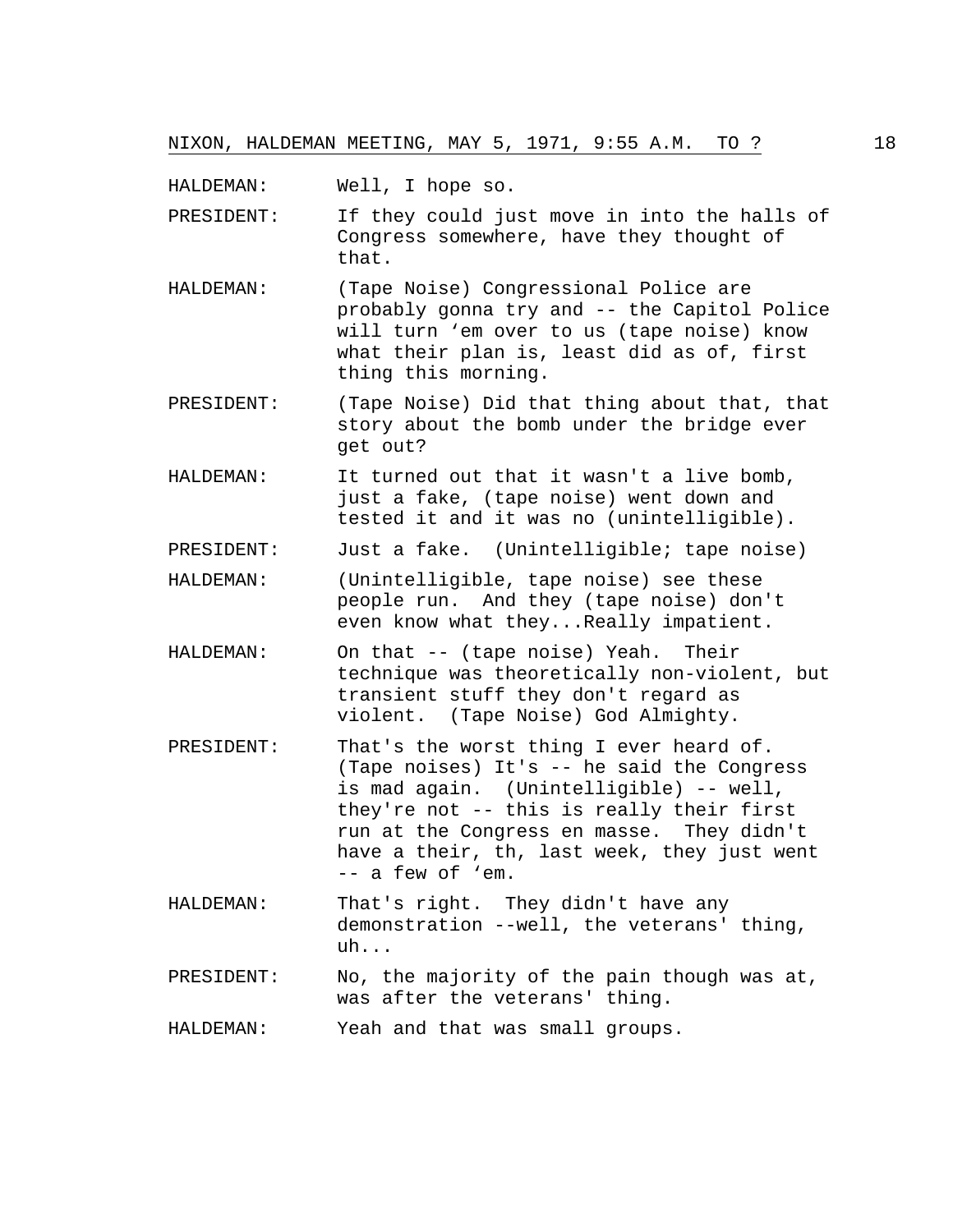PRESIDENT: That was small groups.

HALDEMAN: Sort of marauding bands. I don't know, (tape noise) they may decided to crank it up.

- PRESIDENT: (Tape noise) supposed to be the big day. Anyway, that's what I have on the calendar. May 5th.
- HALDEMAN: Oh yeah. This was gonna be the big day.

PRESIDENT: (Tape noise) situation reporters have been scooped up alright. (Unintelligible)

HALDEMAN: (Tape noise) say that again.

PRESIDENT: Reporters would be in -- it's the logical thing. They're there to cover -

HALDEMAN: They just circle them, you know, which has been the tactic they've used. They get a group, order them to disperse. If they don't then they circle'em and arrest everybody inside the circle. And they, the thing is they'd move 'em fast onto the vans, and uh, (tape noise) -- they, now they've changed that tactic now. They won't any more press because the press has got all these lit--- they'll show the badge of course. Unless he wants to be arrested and some of them probably wanted to be. Some of them probably purposely didn't show...

PRESIDENT: Sure.

HALDEMAN: ...their badge.

PRESIDENT: They wanted to be -- so they can get all the (unintelligible) for the Pulitizer Prize.

HALDEMAN:

PRESIDENT: **RESTRICTED-"D"**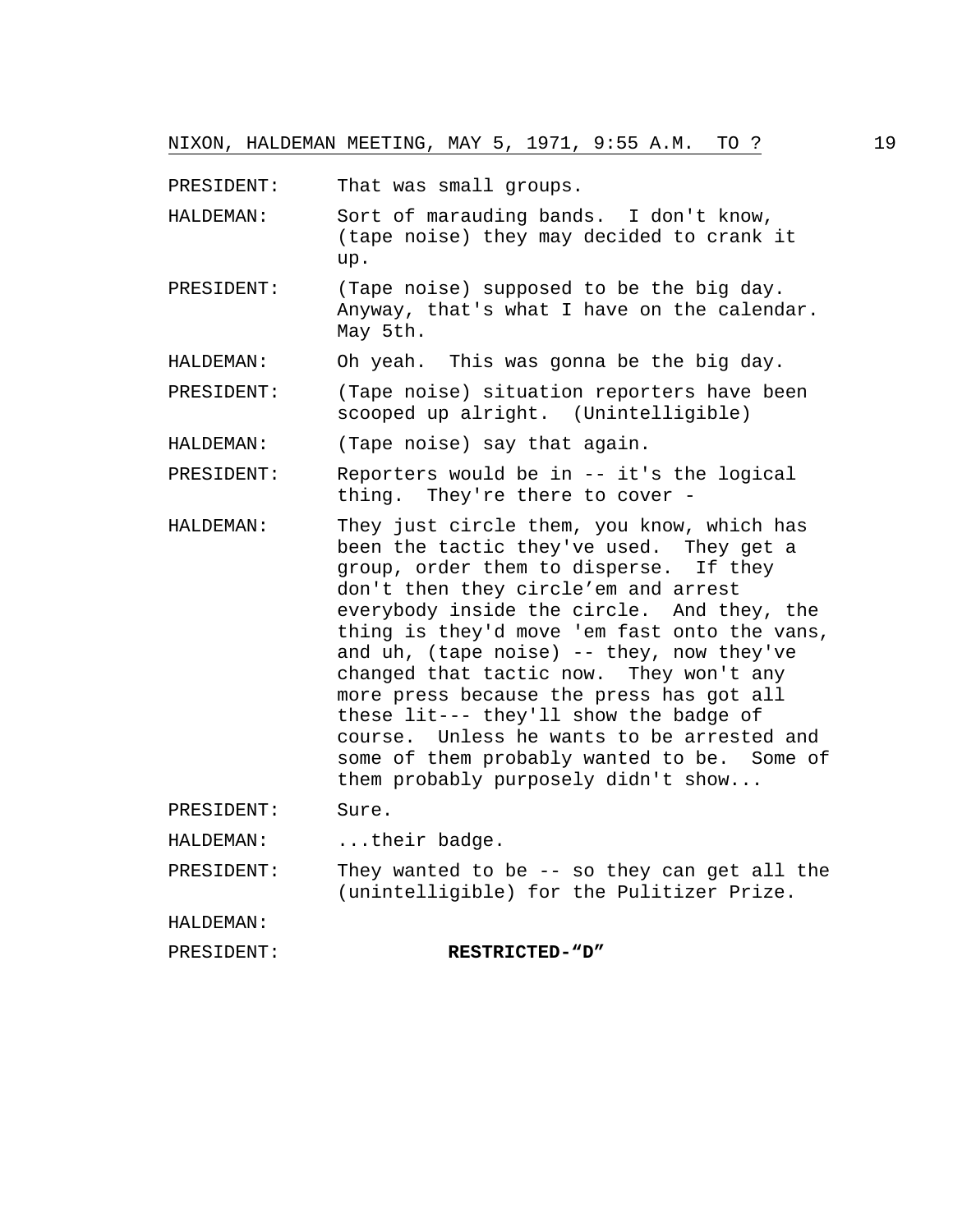NIXON, HALDEMAN MEETING, MAY 5, 1971, 9:55 A.M. TO ? 20 HALDEMAN: PRESIDENT: HALDEMAN: PRESIDENT: HALDEMAN: PRESIDENT: HALDEMAN: **RESTRICTED-"D"**  PRESIDENT: HALDEMAN: PRESIDENT: HALDEMAN: PRESIDENT: now on these meetings today (unintelligible, background noises) HALDEMAN: Yeah, uh,--PRESIDENT: Incidentally-- HALDEMAN: PRESIDENT: **RESTRICTED-"D"**  HALDEMAN: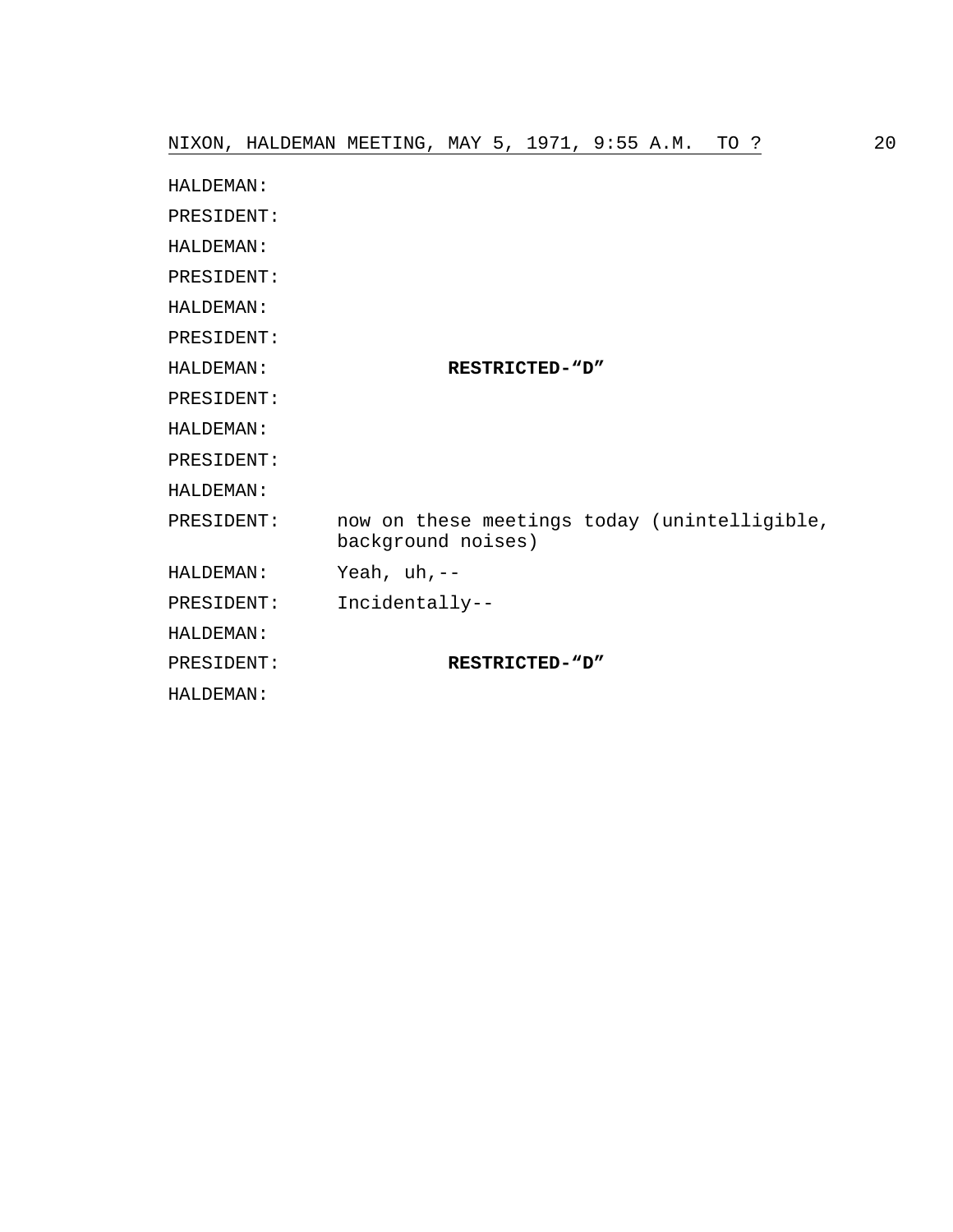what else is, uh, -- with regard to the (unintelligible). HALDEMAN: Saw him for a few minutes. PRESIDENT: (Unintelligible) Left for New York. (Unintelligible)

PRESIDENT: **RESTRICTED-"D"** 

HALDEMAN: Mitchell. He wanted to catch up. That, that was just your weekly get-together that we had scheduled for yesterday.

PRESIDENT: Well let's leave it up to him. He might have some (unintelligible)

HALDEMAN: okay.

PRESIDENT: I know, uh, --

(Pause, writing sounds)

- HALDEMAN: Uh (tape noise) Pete Peterson. And then this group that's goin' into this Business Council thing.
- PRESIDENT: (Tape Noise, Unintelligible) head of the Business Council, Bob? Connally? Who else?
- HALDEMAN: Connally, Shultz, Stans, the Vice President and Pete Peterson.
- PRESIDENT: (Tape noise) what -- I can't see that there's much I can say to them. They all have their own speeches to make. (Tape noise) I think it gives them -- the Business Council's importance too much...

HALDEMAN: Yeah.

PRESIDENT: ...for me to spend that much time to talk to (unintelligible)

HALDEMAN: It was just a, you know...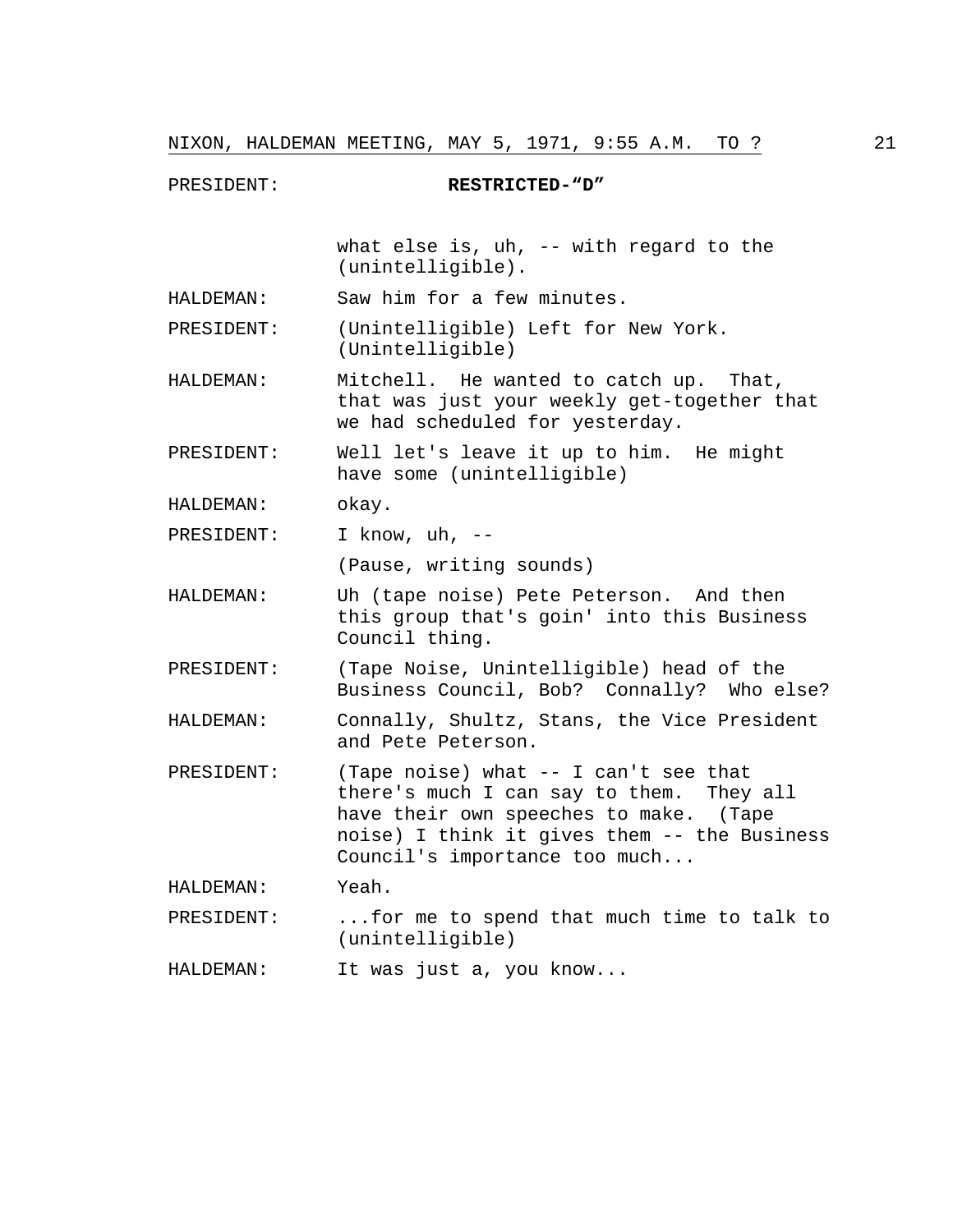- PRESIDENT: Well, wh-what's the line, er, has been what the line is? Connally's?
- HALDEMAN: (Tape Noise) to get Connally in and, and still not necessar--we don't have to do the Lockheed thing.
- PRESIDENT: (Tape Noise) I figure the Lockheed thing doesn't have to be done us. I don't have to anyway, (unintelligible)
- HALDEMAN: No, I know.

PRESIDENT: I want Connally to do it in Treasury.

HALDEMAN: Well, I could get Connally in to get it done.

(Pause)

- HALDEMAN: (Tape Noise, Unintelligible) That oughta do it, anyway, stay out of it, that's one more day's st...
- PRESIDENT: I...
- HALDEMAN: ...I don't think a leak gonna do that much good. He said held announce Tuesday or Wednesday.
- PRESIDENT: Yeah. I think you could have done the thing I, I think you're right. I think the leaks thing is worth -- they have most anything (unintelligible) the papers have had it anyway. It's a bunch a -
- HALDEMAN: it is...

PRESIDENT and HALDEMAN talk at once.

- HALDEMAN: ...day after day. One more day isn't gonna make that much difference probably.
- PRESIDENT: (Tape Noise) Peterson want to talk about to talk about the Japan trade thing? Does this -- does he say he doesn't know about the day that, uh...
- HALDEMAN: (Tape Noise) He's at a critical stage. Needs to consult prior to taking any further action.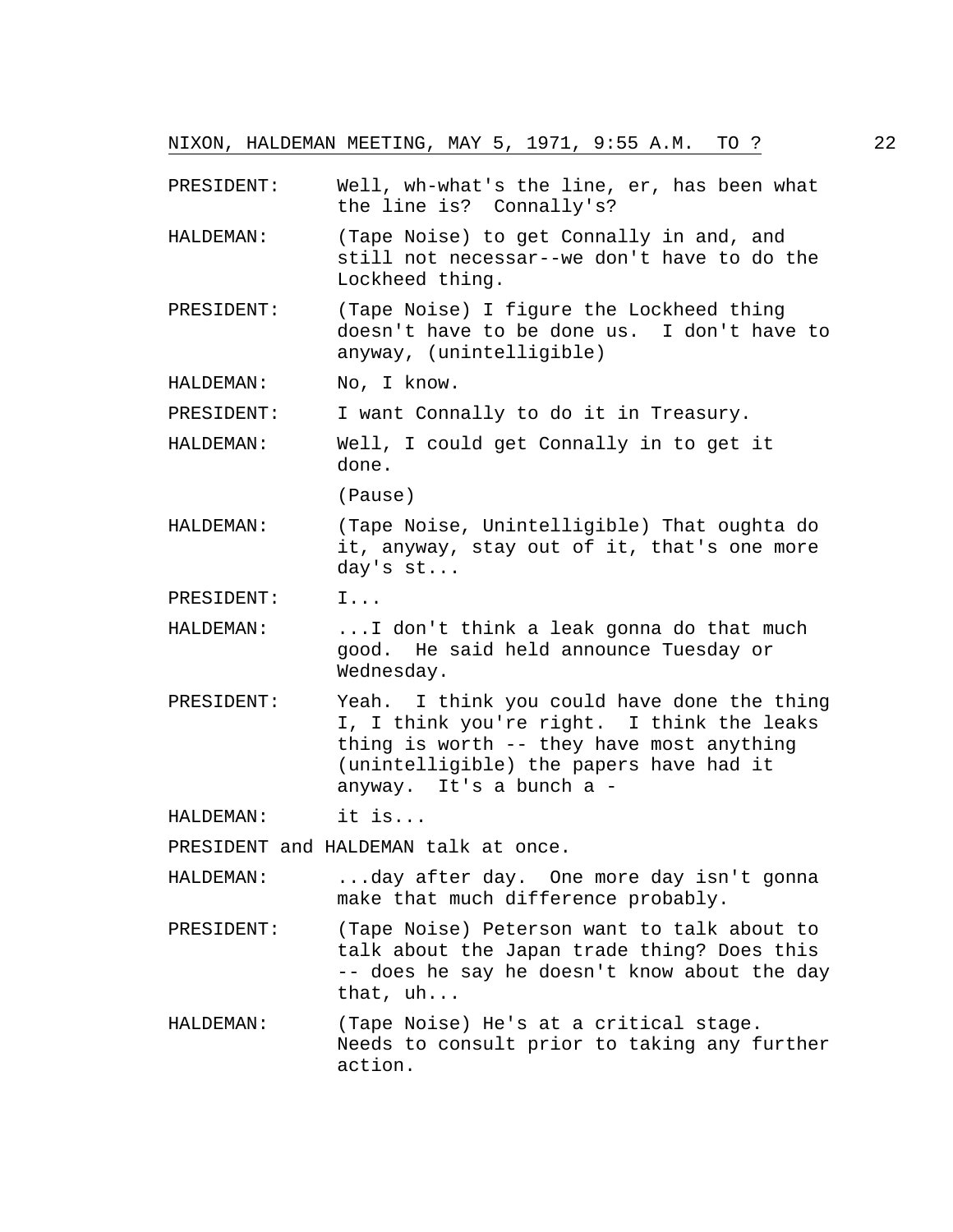- PRESIDENT: Yeah. (Tape Noise) because we don't have anybody in the cabinet that's sorta guiding him. So he gets down to me all the time. See it's (tape noise) he's like Kissinger who sets his own (tape noise) understanding of the whole thing. So, so (tape noise) kinda the area he's in. Well, we used to have Flanigan --Flanigan's the one to stick with.
- HALDEMAN: Okay.
- PRESIDENT: Flanigan's better.
- HALDEMAN: We'll try and do these this morning and keep the afternoon clear then.
- PRESIDENT: (Tape noise, unintelligible) Peterson on two important things -- I, I don't think he's a hell of a lot of value, so, uh, -if Connally wants to come over, any time. (tape noise) I think would probably just as soon not come today. He's busy with his (tape noise).
- HALDEMAN: Yeah. There's, there's no pressure on...
- PRESIDENT: I'll meet with Mitchell. I think if possible I'd let him, I'd let him ride today. You could do it tomorrow. Why don't you have him come -- could have one at 10:30 and one at 11.

(Background noise during next segment)

PRESIDENT: Okay. Huh?

PRESIDENT

or

HALDEMAN: (Unintelligible) Connally. Connally if he wants to come see me.

HALDEMAN: Can you get him in.

PRESIDENT: Yeah.

HALDEMAN: ...(Unintelligible)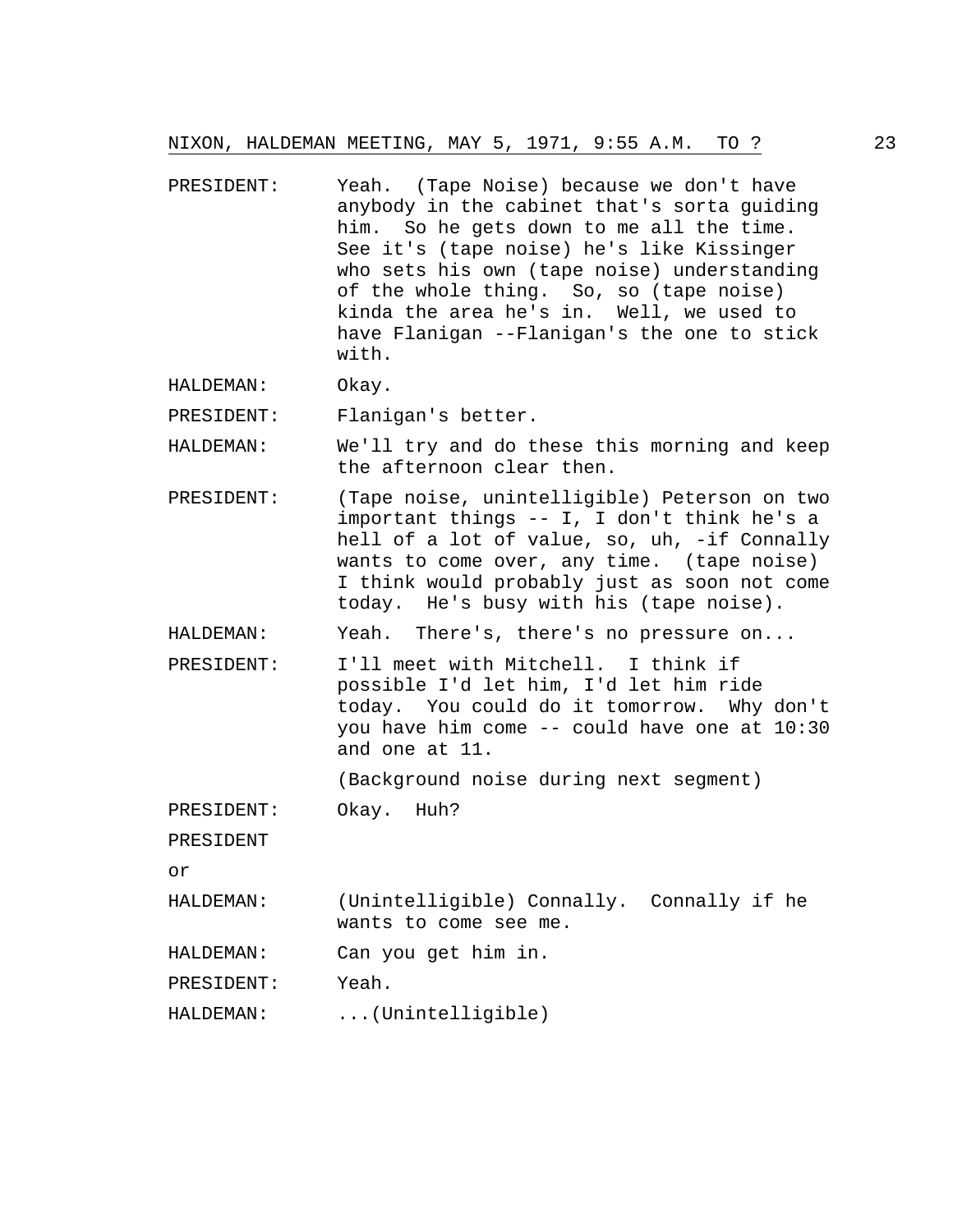(End of background noise)

PRESIDENT: Boy it's really a clear day.

HALDEMAN: Yeah.

PRESIDENT: On the agriculture thing -- do I speak outside?

HALDEMAN: No.

PRESIDENT: To the dinner or

HALDEMAN: No, you, you...

PRESIDENT: What do I do then?

HALDEMAN: You--you go over to the Agriculture Department on a Friday morning.

PRESIDENT: Oh (unintelligible)

HALDEMAN: Seminar that you just open. And then they have greetings from Henry Kissinger or somebody, you know, and that. Uh,

```
PRESIDENT: But what do I have to --
```
PRESIDENT

and

HALDEMAN: Both talk at once

PRESIDENT: ... Expect a speech then? Do I have to give something?

HALDEMAN: Remarks. Just, just...

PRESIDENT: What in the hell is out there? I don't have to go out there today, do I?

HALDEMAN: That's something -- I don't know what that is, no (unintelligible).

(Background noise during next segment.)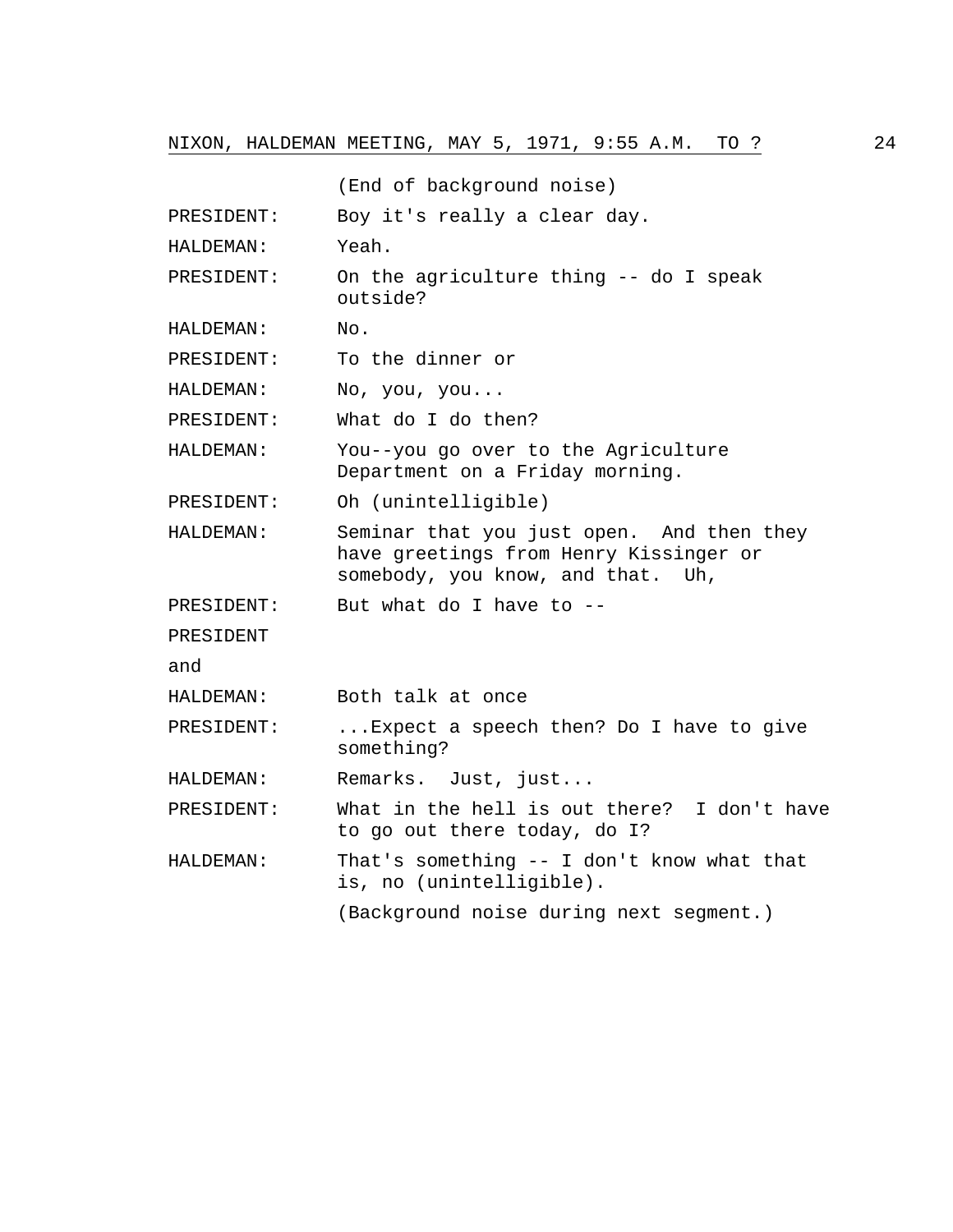- PRESIDENT: Hold the door. Now if God damn it, I can, I don't want to (unintelligible, background noise), Bob. We went through this before.
- HALDEMAN: No, this is, this (unintelligible). This is the, the, uh, -

(End of background noise)

PRESIDENT: What is it, just a "during each Administration, men are chosen top civil servants (unintelligible)'' (Tape noise) not going to comment upon it.

HALDEMAN: This is the one where you don't...

PRESIDENT: I don't want to say a word. Now...

HALDEMAN: You've never done the ceremonies.

PRESIDENT: I'll do the ceremony. Just leave...

HALDEMAN: We're only doing just (unintelligible)...

PRESIDENT: (Unintelligible) introduce you to the Chairman and (unintelligible). Then the boys will want, "you might wish to comment." "No, no, no, no, no, no, no, I'm not gonna c-," -- see I don't want to a speech about these men. I don't want to do it. They can send it over for your signature to the heads of (tape noise, unintelligible) by the appropriate Department heads. That's -

HALDEMAN: Well, nothing good.

PRESIDENT: Sure. Now, then. Oh, with regard to this thing here in August, uh,

HALDEMAN: (Unintelligible) presentation

PRESIDENT: Of the, of the just presenting the awards. And get the God damned people out, you know. I mean, I don't want the, you know, the reporters chewin' their gum and waiting for me to say something profound.

HALDEMAN: Well there's nothing to say that's...